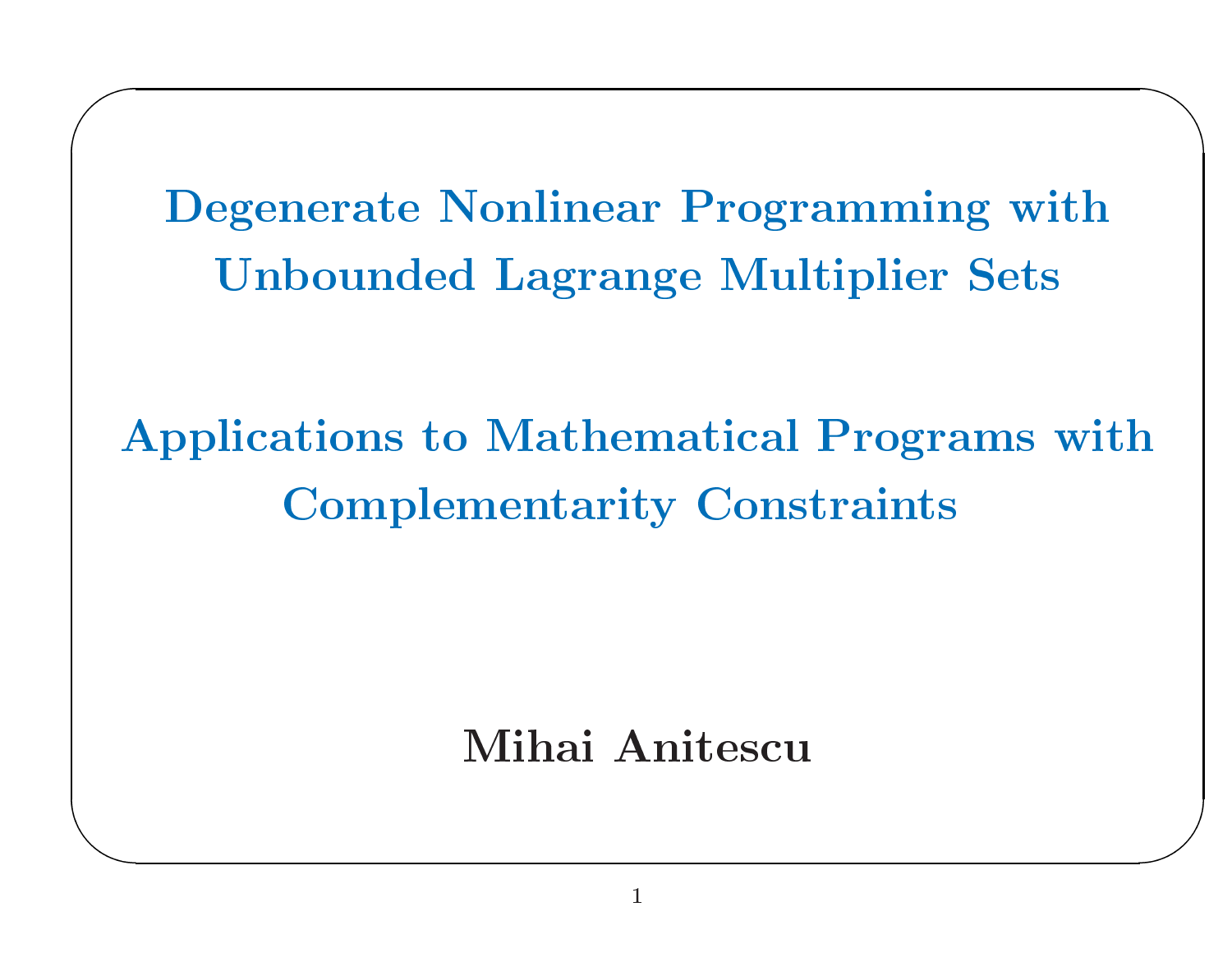# $\left($   $\frac{1}{2}$   $\frac{1}{2}$   $\frac{1}{2}$   $\frac{1}{2}$   $\frac{1}{2}$   $\frac{1}{2}$   $\frac{1}{2}$   $\frac{1}{2}$   $\frac{1}{2}$   $\frac{1}{2}$   $\frac{1}{2}$   $\frac{1}{2}$   $\frac{1}{2}$   $\frac{1}{2}$   $\frac{1}{2}$   $\frac{1}{2}$   $\frac{1}{2}$   $\frac{1}{2}$   $\frac{1}{2}$   $\frac{1}{2}$   $\frac{1}{2}$   $\frac{1$ V Τ Nonlinear Program

 $\bigwedge$ 

For  $f, g, h \in C^2(R^n)$ <br>m

 $\sqrt{2}$ 

minimize $_{x\in\mathsf{R}}$  $\begin{array}{ll} \textbf{rogram} \; (\textbf{NLP}) \ \ h_i(x) = 0 & i=1,.. \ \ g_j(x) \leq 0 & j=1,.\ \end{array}$  $R^n$  $\begin{array}{ccc} n & & f \ & & h \ & & g \end{array}$  $\begin{aligned} \text{subject to}\qquad && h_i(x)=\ && g_j(x)\leq \ \text{raints} &\ \text{Only} \end{aligned}$  $= 0$   $i = 1, ..., r$ <br>  $\leq 0$   $j = 1, ..., r$ 

$$
g_j(x) \le 0 \quad j = 1,...,m
$$
  
Inequality Constraints Only  
minimize<sub>x \in R^n</sub>  $f(x)$   
subject to  $g_j(x) \le 0 \quad j = 1,...,m$   
1The results can be extended for equality constraints as lon

**Part**  $\overline{\phantom{a}}$  $\begin{align} \text{subject to} \ \text{extended} \ \text{complex index} \end{align}$ subject to  $g_j(x) \le 0$   $j = 1, ..., m$ <br>
n be extended for equality constraints as long as  $\nabla_x h_i(x)$ ,<br>
linearly independent. **Degeneracy:** linearly dependent<br>
ive constraints.  $1{\rm The}$  $r_1, \ldots, r$  are l<br>alients of activitients  $i = 1, \ldots, r$  are linearly independent. Degeneracy: linearly dependent gradients of active constraints.  $\imath = \ \mathrm{gra}$ gradients of active constraints.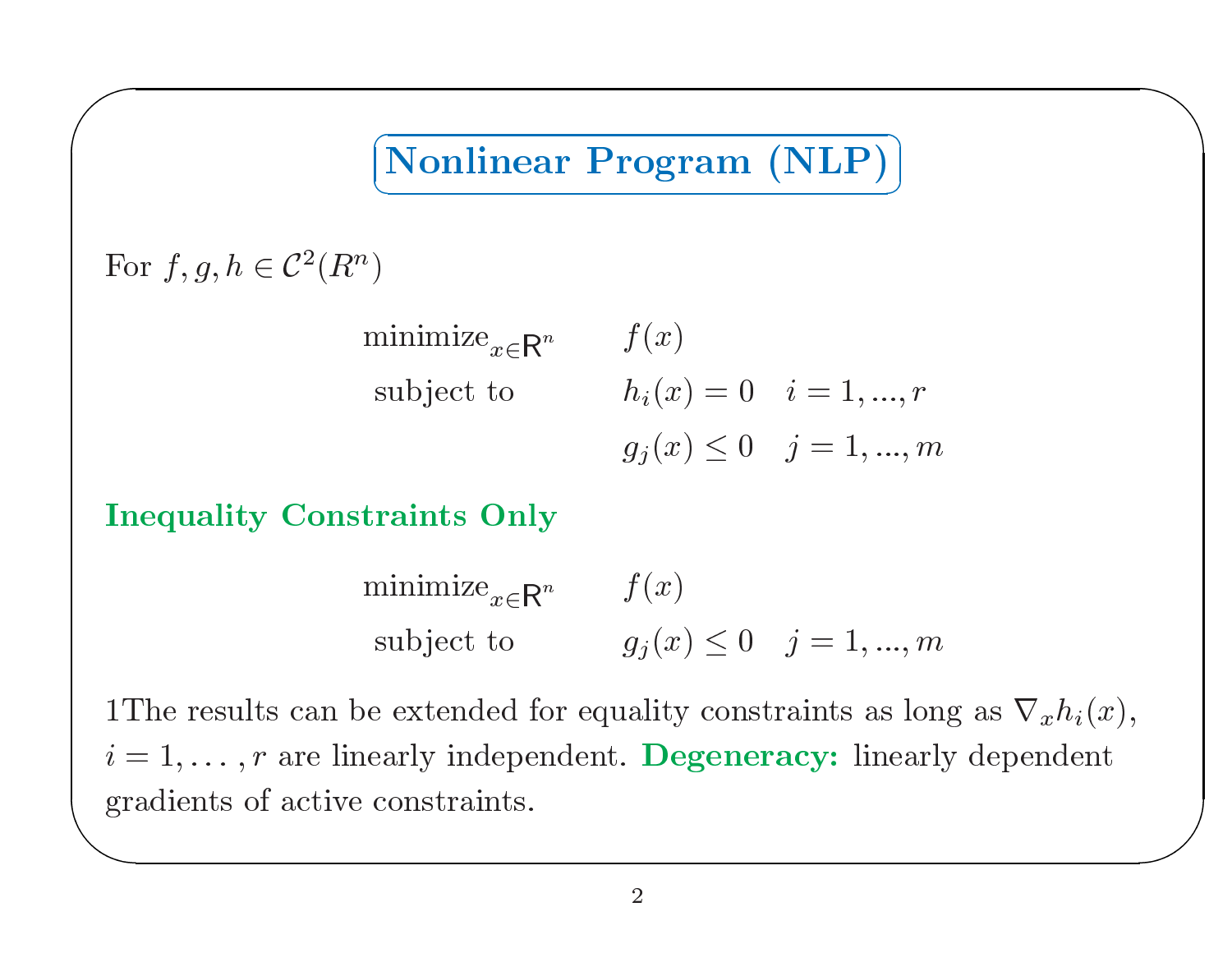# $\setminus$

 $\bigwedge$ 

 $\overline{\phantom{a}}$ 

**Mangasarian-Fromovitz Constraint Qualification**<br> **Mangasarian Fromovitz CQ (MFCQ)**: The tangent cone to the<br>
feasible set  $\mathcal{T}(x^*)$  has a nonempty interior at a solution  $x^*$  or<br>  $\exists p \in R^n$ ; such that  $\nabla_x g_j(x^*)^T p < 0$ , **movitz CQ (MFCQ)**: The tangent cone to th<br>has a nonempty interior at a solution  $x^*$  or<br>; such that  $\nabla_x g_j(x^*)^T p < 0$ ,  $j \in \mathcal{A}(x^*)$ . • Mangasarian Fromovitz CQ (MFCQ): The tangent cone to the feasible set  $\mathcal{T}(x^*)$  has a nonempty interior at a solution  $x^*$  or  $\exists p \in R^n$ ; such that  $\nabla_x g_j(x^*)^T p < 0$ ,  $j \in \mathcal{A}(x^*)$ . **n Fromovitz CQ (MFCQ)**: The tangent cone to  $(x^*)$  has a nonempty interior at a solution  $x^*$  or  $p \in R^n$ ; such that  $\nabla_x g_j(x^*)^T p < 0$ ,  $j \in \mathcal{A}(x^*)$ .<br>production constraint degeneracy: linearly active gradients.  $:$  The at a feasible set  $\mathcal{T}$ <br> $\exists p$ 

- $\mathcal{T}(x^*)$  has a nonempty interior at a solution  $x^*$  or<br> $\exists p \in R^n$ ; such that  $\nabla_x g_j(x^*)^T p < 0$ ,  $j \in \mathcal{A}(x^*)$ .<br>comodates constraint degeneracy: linearly  $\exists p \in R^n \text{ ; such that } \nabla_x g_j(x^*)^T p < 0 \ \text{comodates constraint degenera: }$ <br>active gradients.<br> $\text{ds} \Leftrightarrow \text{The set } \mathcal{M}(x^*) \text{ of the multipl.}$  $p \in$ om  $\exists p \in R^n$ ; such that  $\nabla_x g_j(x^*)^T p < 0$ ,  $j \in \mathcal{A}(x^*)$ .<br>
• MFCQ accomodates constraint degeneracy: linearly<br>
dependent active gradients.<br>
• MFCQ holds  $\Leftrightarrow$  The set  $\mathcal{M}(x^*)$  of the multipliers satisfying<br>
nonempty and  $\bullet$ dependent active gradients.
- t active gradients.<br>ds  $\Leftrightarrow$  The set  $\mathcal{M}(x^*)$ <br>and bounded. • MFCQ holds  $\Leftrightarrow$  The set  $\mathcal{M}(x^*)$  of the multipliers satisfying KKT is<br>
nonempty and bounded.<br>
• The critical cone:<br>  $\mathcal{C} = \{u \in \mathbb{R}^n \mid \nabla_x g_j(x^*)^T u \le 0, \ j \in \mathcal{A}(x^*), \ \nabla_x f(x^*)^T u \le 0\}$ <br>
• If MFCQ does not ho
- The critical cone:

 $\sqrt{2}$ 

onempty and bounded.

\n\n- The critical cone:
\n- $$
\mathcal{C} = \{ u \in \mathbb{R}^n \mid \nabla_x g_j(x^*)^T u \leq 0, \ j \in \mathcal{A}(x^*) , \ \nabla_x f(x^*)^T u \leq 0 \}
$$
\n- If MFCQ does not hold then
\n

 $\setminus$  $C =$ <br> $CQ$ <br> $L) =$  $C = \{u \in \mathbb{R}^n | \nabla_x g_j(x^*)^T u \leq 0, \ j \in \mathcal{A}(x^*), \ \nabla_x f(x^*)^T u \leq 0\}$ <br>
• If MFCQ does not hold then<br>  $\mathcal{T}(x, u) = \{u \in \mathbb{R}^n, |g_j(x) + \nabla_x g_j(x)^T u \leq 0, \ j = 1, ..., m\}$  may<br>
empty x arbitrarily close to  $x^*$ . **Problem for SQP!**  $\mathcal{T}(x, u) = \{u \in \mathbb{R}^n, |g_j(x) + \nabla_x g_j(x)^T u \le 0, j = 1, ..., m\}$  may be<br>empty x arbitrarily close to  $x^*$ . **Problem for SQP!** (M)<br>3 empty x arbitrarily close to  $x^*$ . **Problem for SQP!** (M)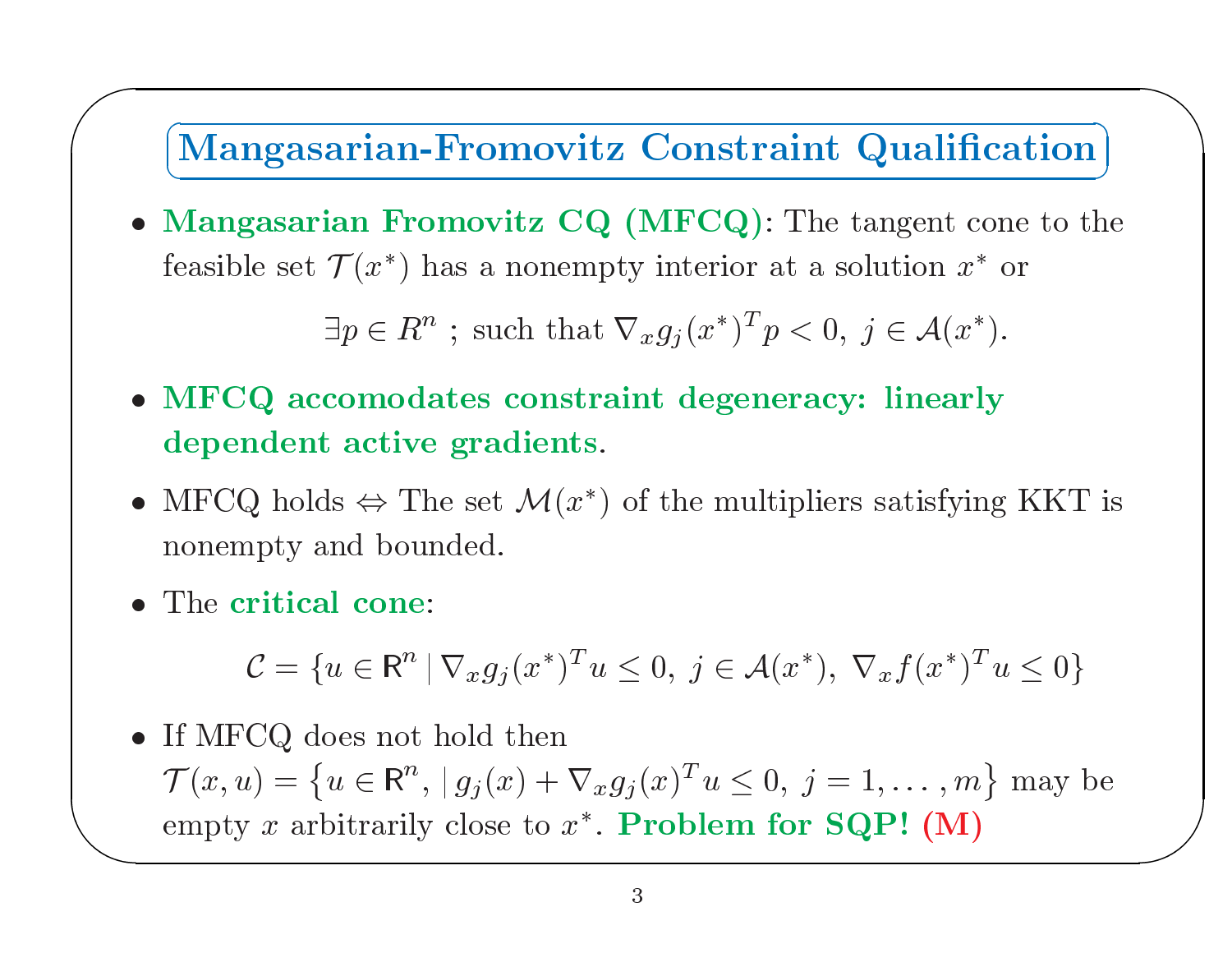$\subset$ V.  $\bigwedge$ 

 $\overline{\phantom{a}}$ 

The active set at a feasible  $x$ <br> $\mathcal{A}(x) = \{f\}$ <br>Stationary point of NLP · A

 $\sqrt{2}$ 

$$
\mathcal{A}(x) = \{j | 1 \le j \le m, g_j(x) = 0\}
$$

ve set at a feasible  $x \in \mathbb{R}^n$ :<br>  $\mathcal{A}(x) = \{j | 1 \le j \le m, g_j(x) = 0\}$ <br>
ry point of NLP : A point x for which there<br>  $\nabla_x f(x) + \sum \lambda_j \nabla_x g_j(x) = 0$ **KKT conditions: First Order Conditions**<br>
ve set at a feasible  $x \in \mathbb{R}^n$ :<br>  $\mathcal{A}(x) = \{j | 1 \le j \le m, g_j(x) = 0\}$ <br>
y point of NLP : A point x for which there exists  $\lambda \ge$ Stationary point of NLP : A point x for which there exists  $\lambda \ge 0$  such<br>that<br> $\nabla_x f(x) + \sum_{j \in \mathcal{A}(x)} \lambda_j \nabla_x g_j(x) = 0$ that

$$
\nabla_x f(x) + \sum_{j \in \mathcal{A}(x)} \lambda_j \nabla_x g_j(x) = 0
$$
  
(x, \lambda) = f(x) + \sum\_{j=1}^m \lambda\_j g\_j(x) =  
or  
mulation for stationary pc

 $\sqrt{bc}$ The Lagrangian:  $\mathcal{L}(x, \lambda) = f(x) + \sum_{j=1}^{m} \lambda_j g_j(x) = f(x) + \lambda^T g(x)$ .<br>Complementarity formulation for stationary point:<br> $\emptyset \neq \mathcal{M}(x) = \{\lambda \in \mathbb{R}^m \mid \lambda \geq 0, \nabla_x \mathcal{L}(x, \lambda) = 0, \ g(z) \leq 0, \ (\lambda)^T g(z) = 0\}$ <br>KKT theorem: MFCQ  $\Rightarrow$ e Lagrangian:  $\mathcal{L}(x, \lambda) = f(x) + \sum_{j=1}^{m} \lambda_j g_j(x) = f(x)$ <br>
mplementarity formulation for stationary point:<br>  $\mathcal{M}(x) = \{ \lambda \in \mathbb{R}^m \mid \lambda \geq 0, \nabla_x \mathcal{L}(x, \lambda) = 0, \ g(z) \leq 0, \ (\lambda \in \mathbb{R}^m) \}$ <br>  $\Delta \mathcal{L}(x, \lambda) = \Delta \mathcal{L}(x, \lambda)$ <br>  $\Delta$ Complementarity formulation for stationary point:  $\emptyset \neq \mathcal{M}(x) = \left\{ \lambda \in \mathbb{R}^m \mid \lambda \geq 0, \nabla_x \mathcal{L}(x, \lambda) = 0, \ g(z) \leq 0, \ (\lambda)^T g(z) = 0 \right\}$ <br> **KKT theorem:** MFCQ  $\Rightarrow$  the solution  $x^*$  of the NLP is a stationary<br>
point of the NLP (multipliers exist). **KKT** theorem: MFCQ  $\Rightarrow$  the solution  $x^*$  of the NLP is a stationary T theorem:  $MFCQ \Rightarrow$ <br>t of the NLP (multiplie)  $\Rightarrow$  the solution  $x^*$  of the NLP is a stationary<br>liers exist). point of the NLP (multipliers exist).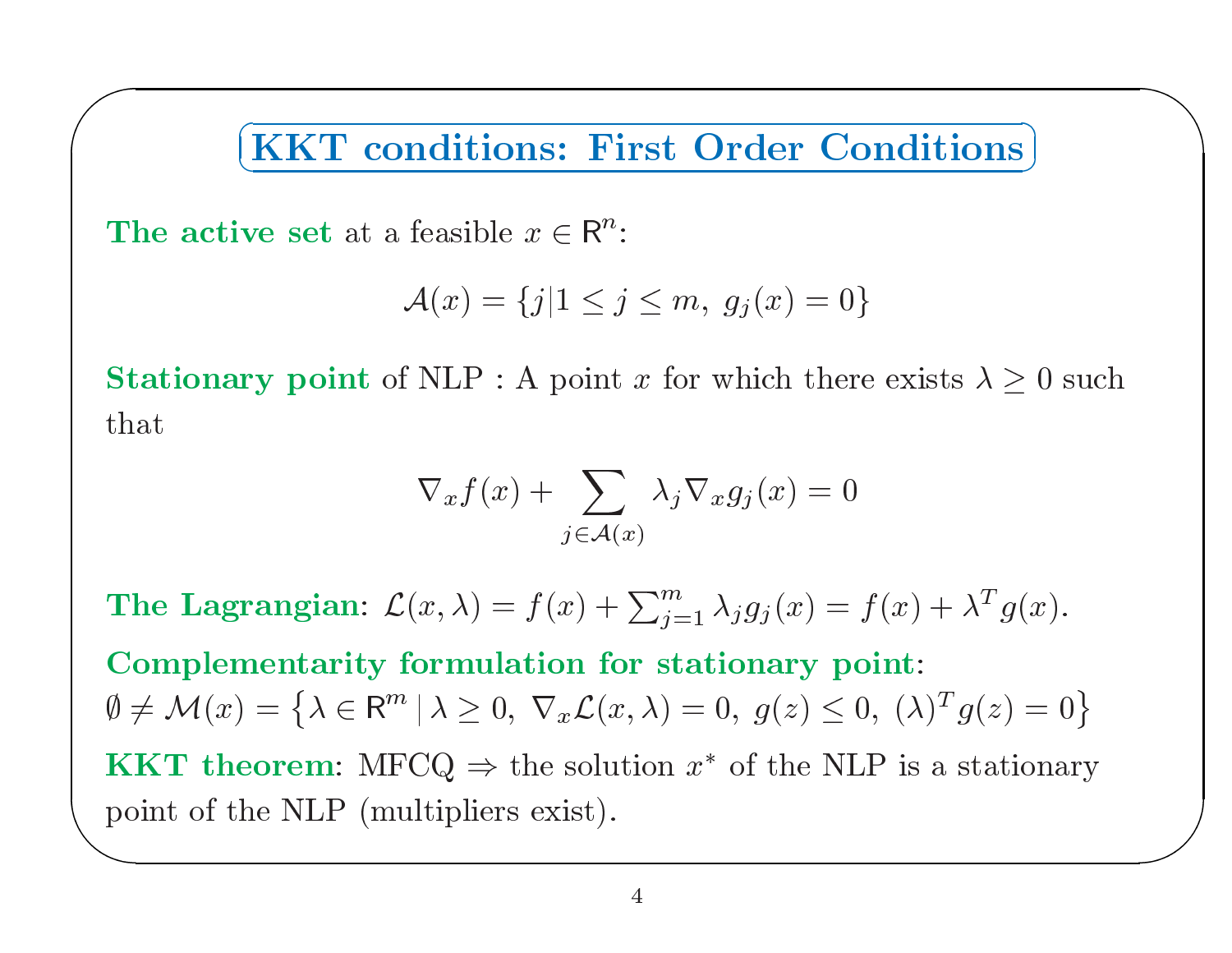# $\left(\frac{1}{2}x^2 + \frac{1}{2}x^2 + \frac{1}{2}x^2 + \frac{1}{2}x^2 + \frac{1}{2}x^2 + \frac{1}{2}x^2 + \frac{1}{2}x^2 + \frac{1}{2}x^2 + \frac{1}{2}x^2 + \frac{1}{2}x^2 + \frac{1}{2}x^2 + \frac{1}{2}x^2 + \frac{1}{2}x^2 + \frac{1}{2}x^2 + \frac{1}{2}x^2 + \frac{1}{2}x^2 + \frac{1}{2}x^2 + \frac{1}{2}x^2 + \frac{1}{2}x^2 + \frac{1}{2}x^$ L Τ

 $\bigwedge$ 

**Second-order optimality conditions (SOC)**  
\n**Sufficient SOC:** MFCQ and 
$$
\exists \tilde{\sigma} > 0
$$
 such that  $\forall u \in C(x^*)$   
\n
$$
\max_{\lambda \in \mathcal{M}(x^*)} u^T \mathcal{L}_{xx}(x^*, \lambda) u = \max_{\lambda \in \mathcal{M}(x^*)} u^T \nabla_{xx}^2 (f + \lambda^T g)(x^*) u \ge \tilde{\sigma} ||u||^2.
$$
\n
$$
\left(\exists \lambda \in \mathcal{M}(x^*) \quad u^T \mathcal{L}_{xx}(x^*, \lambda) u = u^T \nabla_{xx}^2 (f + \lambda^T g)(x^*) u > \tilde{\sigma} ||u||^2\right)
$$
\nSufficient SOC imply Quadratic Growth:

$$
\max_{\lambda \in \mathcal{M}(x^*)} u \quad \mathcal{L}_{xx}(x^*, \lambda)u = \max_{\lambda \in \mathcal{M}(x^*)} u \quad \mathcal{V}_{xx}(J + \lambda \quad g)(x^*)u \ge \sigma ||u||.
$$
\n
$$
\left(\exists \lambda \in \mathcal{M}(x^*) \quad u^T \mathcal{L}_{xx}(x^*, \lambda)u = u^T \nabla_{xx}^2 (f + \lambda^T g)(x^*)u > \tilde{\sigma} ||u||^2\right)
$$
\n
$$
\text{cient SOC imply Quadratic Growth:}
$$
\n
$$
\max \{f(x) - f(x^*), g_1(x), g_2(x), \dots, g_m(x)\} \ge \sigma ||x - x^*||^2 > 0
$$

 $\text{Sufficient SOC}\ \max\left\{f(\text{true})\right\}$ 

 $\sqrt{2}$ 

$$
\max \{f(x) - f(x^*), g_1(x), g_2(x), \dots, g_m(x)\} \ge \sigma ||x - x^*||^2 > 0
$$

 $\begin{array}{c} \begin{array}{c} \end{array} \end{array}$  $\overline{\phantom{a}}$ C imply Quadratic Growth:<br>  $f(x) - f(x^*), g_1(x), g_2(x), \ldots, g_n$ <br>
Quadratic Growth  $\Rightarrow x^*$  is a<br>
SOP algorithms will achie  $\{f(x) - f(x^*), g_1(x), g_2(x), \ldots, g_m(x)\} \ge \sigma ||x - x^*||^2 > 0$ <br>  $\vdash$  Quadratic Growth  $\Rightarrow x^*$  is an isolated stationary<br>
ain SQP algorithms will achieve at least local linear<br>
nce (M)  $\operatorname{MFCQ}$  $Q +$ <br>erta<br>erger  $+$  Quadratic Growth  $\Rightarrow$ <br>tain SQP algorithms wilconce (M)  $\Rightarrow x^*$  is an isolated stationary point<br>will achieve at least local linear<br>5 and certain SQP algorithms will achieve at least local linear<br>convergence (M)<br> $\frac{}{\frac{5}{25}}$ d certain SQP<br>nvergence (M)<br>——————————————————— convergence (M)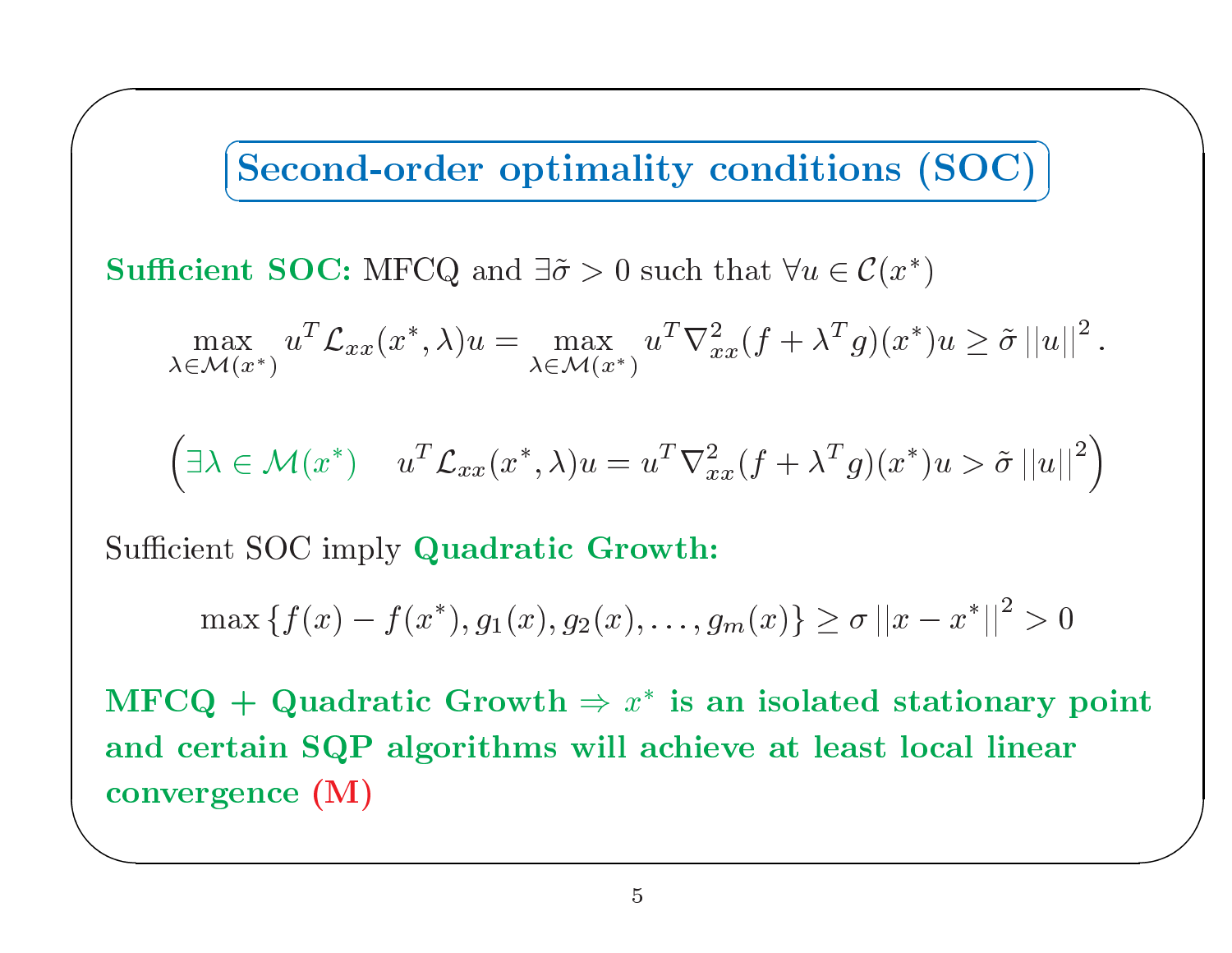# $(guinea pig) L_{\infty} SQP algorithm near x^*$ <br>uential Quadratic Programming.<br>= 0, choose  $x^0$ .<br>ute  $d^k$  from V m near  $x^*$

 $\bigwedge$ 

Τ

 $\overline{\phantom{a}}$ 

# SQP: Sequential Quadratic Programming.<br>
1. Set  $k = 0$ , choose  $x^0$ .<br>
2. Compute  $d^k$  from

- 
- $Set k =$ <br>Compu

 $\sqrt{2}$ 

QP: Sequential Quadratic Programming.

\n1. Set 
$$
k = 0
$$
, choose  $x^0$ .

\n2. Compute  $d^k$  from

\nminimize

\n
$$
\nabla f(x^k)^T d + \frac{1}{2} d^T d
$$
\n
$$
g_j(x^k) + \nabla g_j(x^k)^T d \leq 0, \qquad j = 1, \ldots, m.
$$
\n3. Choose  $\alpha^k$  using Armijo for the nondifferentiable merit function

\n
$$
f(x) = f(x) \cdot \frac{f(x)}{x^k} + f(x) \cdot \frac{f(x)}{x^k} + f(x) \cdot \frac{f(x)}{x^k} + f(x) \cdot \frac{f(x)}{x^k} + f(x) \cdot \frac{f(x)}{x^k} + f(x) \cdot \frac{f(x)}{x^k} + f(x) \cdot \frac{f(x)}{x^k} + f(x) \cdot \frac{f(x)}{x^k} + f(x) \cdot \frac{f(x)}{x^k} + f(x) \cdot \frac{f(x)}{x^k} + f(x) \cdot \frac{f(x)}{x^k} + f(x) \cdot \frac{f(x)}{x^k} + f(x) \cdot \frac{f(x)}{x^k} + f(x) \cdot \frac{f(x)}{x^k} + f(x) \cdot \frac{f(x)}{x^k} + f(x) \cdot \frac{f(x)}{x^k} + f(x) \cdot \frac{f(x)}{x^k} + f(x) \cdot \frac{f(x)}{x^k} + f(x) \cdot \frac{f(x)}{x^k} + f(x) \cdot \frac{f(x)}{x^k} + f(x) \cdot \frac{f(x)}{x^k} + f(x) \cdot \frac{f(x)}{x^k} + f(x) \cdot \frac{f(x)}{x^k} + f(x) \cdot \frac{f(x)}{x^k} + f(x) \cdot \frac{f(x)}{x^k} + f(x) \cdot \frac{f(x)}{x^k} + f(x) \cdot \frac{f(x)}{x^k} + f(x) \cdot \frac{f(x)}{x^k} + f(x) \cdot \frac{f(x)}{x^k} + f(x) \cdot \frac{f(x)}{x^k} + f(x) \cdot \frac{f(x)}{x^k} + f(x) \cdot \frac{f(x)}{x^k} + f(x) \cdot \frac{f(x)}{x^k} + f(x) \cdot \frac{f(x)}{x^k} + f(x)
$$

- $+\frac{1}{2}d^{T}d$ <br>  $x^{k})^{T}d \le$ <br>
ndiffere:<br>  $...g_{m}(x)$ +  $\nabla g_j(x^k)^T d \le 0$ ,  $j = 1, ..., m$ .<br>the nondifferentiable merit function<br> $g_1(x), ..., g_m(x), 0$ ,  $c_{\phi} > 0$ , and set 3. Choose  $\alpha^k$  using Armijo for the nondifferentiable merit function<br>  $\phi(x) = f(x) + c_{\phi} \max\{g_0(x), g_1(x), ...g_m(x), 0\}, c_{\phi} > 0$ , and set<br>  $x^{(k+1)} = x^k + \alpha^k d^k$ .  $\phi(x) = f(x) + c_{\phi} \max\{g_0(x), g_1(x), \dots g_m(x), 0\}, c_{\phi} > 0$ , and set<br>  $x^{(k+1)} = x^k + \alpha^k d^k$ .<br>
Set  $k = k + 1$  and return to Step 2.  $j =$ <br>+1)<br> $k =$  $x^{(k+1)}$
- $\frac{1}{2}$  $x^k = x^k + \alpha^k d^k.$ <br>=  $k + 1$  and re 4. Set  $k = k + 1$  and return to Step 2.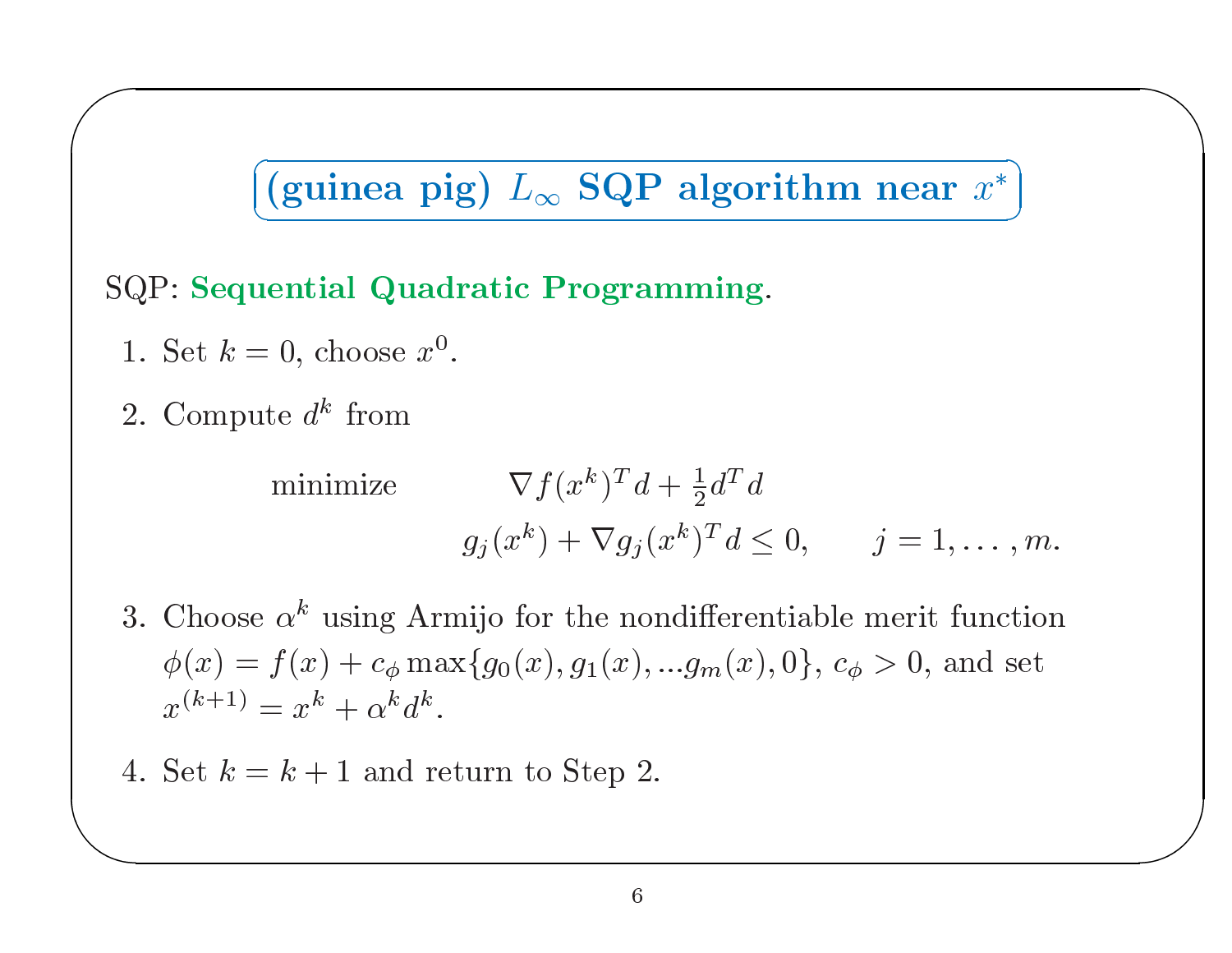# V Τ

 $\bigwedge$ 

 $\bigvee$ 

 $\sqrt{2}$ 

**(Unbounded Lagrange Multiplier Set Approach)**<br>  $f(x)$  subject to  $g_i(x) \le 0$ ,  $i = 1, 2, ..., m$ .<br>
Q doesn't hold  $\Rightarrow$  SQP may fail because of empty linearized<br>
raint set. However, if we assume: constraint $\min_x f(x)$  subject to  $g_i(x) \le$ <br>MFCQ doesn't hold  $\Rightarrow$  SQP m:<br>constraint set. However, if we a x  $f(x)$  subject to  $g_i(x) \le 0$ ,  $i = 1, 2, ... m$ .<br>CQ doesn't hold  $\Rightarrow$  SQP may fail because of straint set. However, if we assume:<br>There exists a Lagrange Multiplier  $\lambda^*$  a Multiplier set may be unbounded  ${\rm MFCQ}$ 

- Q doesn't hold  $\Rightarrow$  SQP may fail because of empty linearized<br>raint set. However, if we assume:<br>There exists a Lagrange Multiplier  $\lambda^*$  at  $x^*$ , but the l<br>dultiplier set may be unbounded.<br>The quadratic growth condition t set. However, if we assume:<br>re exists <mark>a Lagrange Mult</mark><br>tiplier set may be unbour • There exists a Lagrange Multiplier  $\lambda^*$  at  $x^*$ , but the Lagrange Multiplier set may be unbounded.<br>• The quadratic growth condition holds Multiplier set may be unbounded.
- The quadratic growth condition holds

 ${\bf r}\,\, {\bf set}\,\, {\bf may}\,\, {\bf be}\,\, {\bf unbounded}.$ atic growth condition holds • The quadratic growth condition holds<br>  $\max \{f(x) - f(x^*), g_1(x), g_2(x)\}$ <br>
• f, g are twice continuously differential

- $f, g$  are twice continuously differentiable.
- $\setminus$ max  $\{f(x) - f(x^*), g_1(x), g_2(x), \ldots, g_m(x)\} \ge \sigma ||x - x^*||^2$ <br>
e twice continuously differentiable.<br> **that quadratic growth is the weakest possitel-order condition!** max  $\{f(x) - f(x^*), g_1(x), g_2(x), \dots, g_m(x)\} \ge \sigma ||x -$ <br>
• f, g are twice continuously differentiable.<br>
• Note that quadratic growth is the weakest p second-order condition! • Note that quadratic growth is the weakest possible second-order condition! second-order condition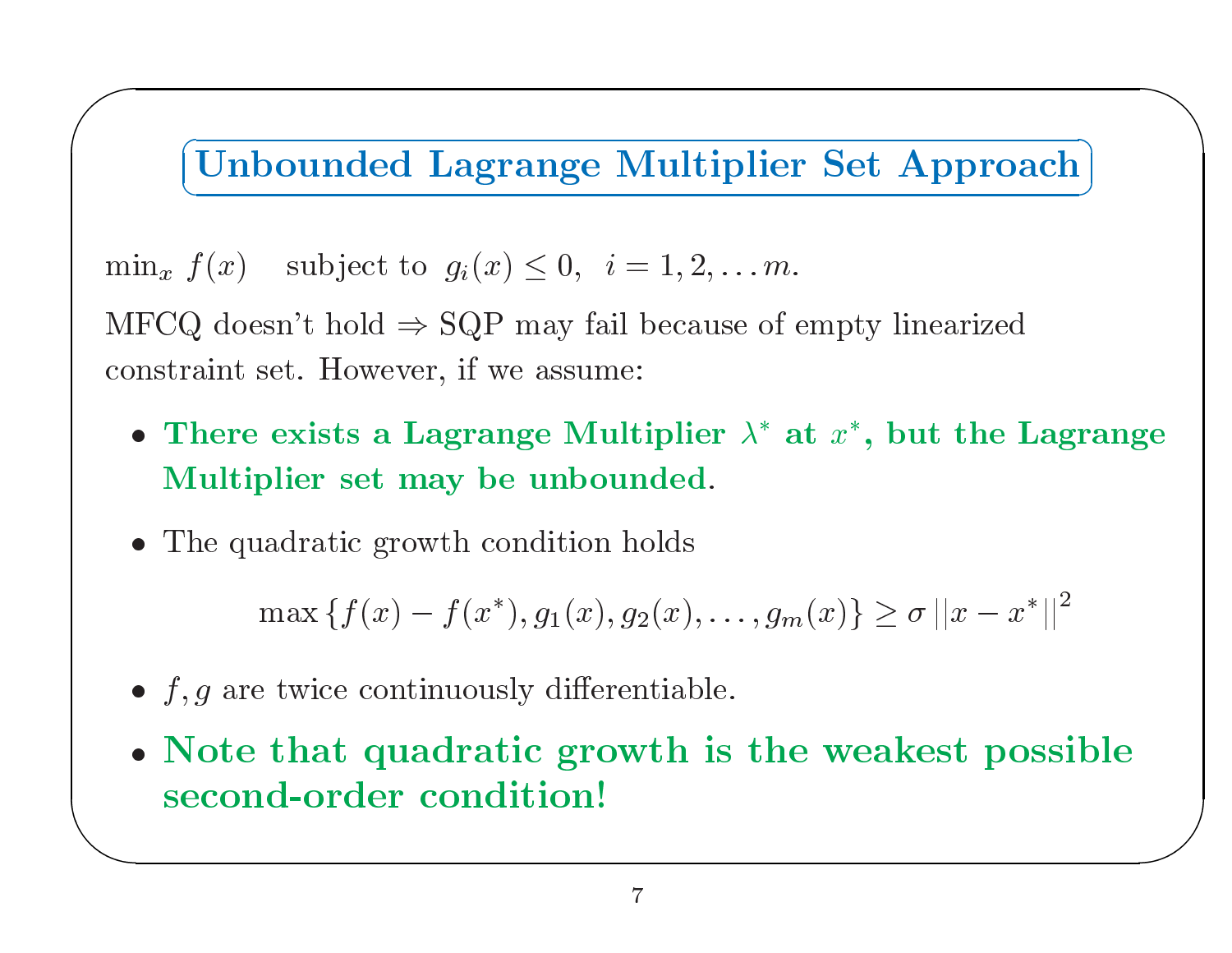# The modified  $L_1$  nonlinear program: main result V Τ

 $\bigwedge$ 

 $\bigvee$ 

 $\begin{split} \textbf{e modified}\;\; L_1\;\; \textbf{nonlinear program:}\;\; \textbf{main result}\; \ \textbf{if}\; \; \langle x\rangle+c\sum_{i=1}^m\zeta_i\quad \text{subject to}\;\; g_i(x)\leq \zeta_i,\;\; \zeta_i\geq 0,\;\; i=1,2,\dots m\; \ \textbf{if}\; \; \langle x\rangle\;||\lambda^*||_{\infty}\;\; \text{at}\; (x^*,0,0,\dots,0)\;\;\text{we have} \end{split}$  $\min_{x,\zeta}$  $\begin{aligned} \zeta \,\, &\, f(x) \,+\ \ &> c_\zeta > \vert \ \end{aligned}$ 'he Lagra  $c \sum_{i=1}^{m} \zeta_i$  subject to  $g_i(x) \leq \zeta_i$ ,  $\zeta_i \geq 0$ ,  $i = 1, 2, \ldots m$ .<br>  $||\lambda^*||_{\infty}$  at  $(x^*, 0, 0, \ldots, 0)$  we have<br>
grange multiplier set is nonempty and bounded (MFCQ).<br>
dratic growth condition is satisfied.

- For  $c > c_{\zeta} > ||\lambda^*||_{\infty}$  at  $(x^*, 0, 0, \dots, 0)$  we have<br>
 The Lagrange multiplier set is nonempty an<br>
 The quadratic growth condition is satisfied<br>
 The data of the problem are twice different  $r c >$ <br>Define • The Lagrange multiplier set is nonempty and bounded (MFCQ).<br>
• The quadratic growth condition is satisfied.<br>
• The data of the problem are twice differentiable.
	- The Lagrange multiplier set is nonempty<br>• The quadratic growth condition is satisfie<br>• The data of the problem are twice differe  $\bullet$

 $\sqrt{2}$ 

 $\setminus$ 

• The data of the problem are twice differentiable.

• The quadratic growth condition is satisfied.<br>• The data of the problem are twice different<br>• is an isolated stationary point and cert • The data of the problem are twice differentiable.<br>  $\epsilon$  is an isolated stationary point and certain<br>
ave at least local linear convergence  $(M)$  $x^*$  is an isolated stationary point and certain SQP algoritms will<br>have at least local linear convergence  $(M)$  $*$  is an<br>ave at have at least local linear convergence (M)<br> $\frac{1}{2}$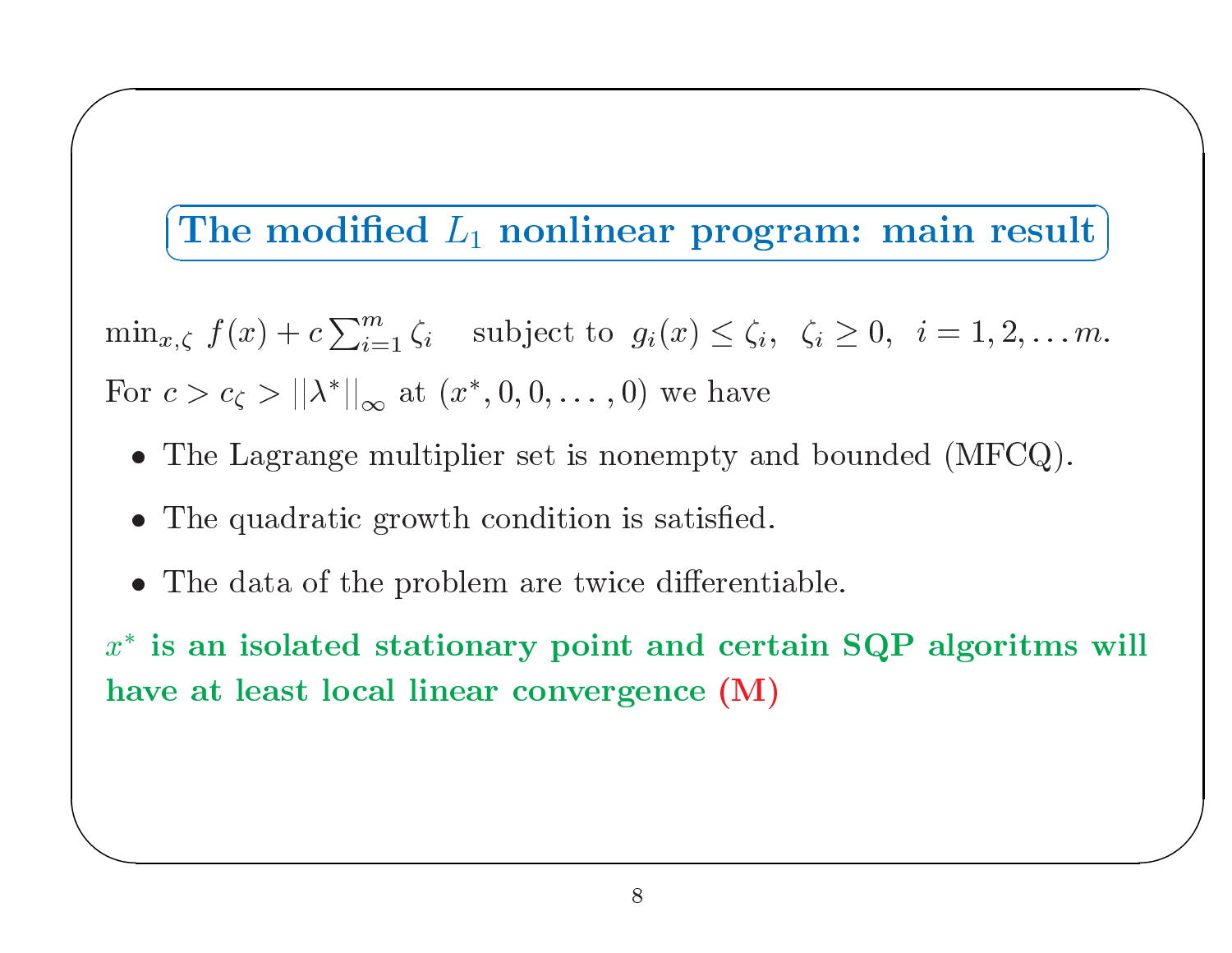### $\subset$ V ヽ Τ

 $\bigwedge$ 

$$
\begin{aligned}\n&\text{(NLP)}\\
&\text{(NLP)}\\
\min_x \quad \tilde{f}(x) \quad \min_{x, u, v, w} \quad \tilde{f}(x) + \tilde{c}_\sigma^* \left( e_m^T u + e_r^T \left( v + w \right) \right) \\
\text{sbj. to} \quad \tilde{g}(x) \le 0 \quad \text{sbj. to} \quad \tilde{g}_i(x) \le u_i, i = 1, 2, \dots m, \\
&\tilde{h}(x) = 0 \quad \text{by} \le \tilde{h}_j(x) \le w_j, j = 1, 2, \dots r \\
&\quad u, v, w \ge 0, \\
\text{re } e_m = ones(m, 1), e_r = ones(r, 1).\n\end{aligned}
$$

Here 
$$
e_m = ones(m, 1)
$$
,  $e_r = ones(r, 1)$ .

 $\sqrt{2}$ 

# $\setminus$  $\bigcup$  $w \geq$  $\geq 0,$  $\begin{aligned} \text{Here } e_m \ \text{If NLP} \ \text{I} \end{aligned}$  $m = ones(m, 1), e_r = ones(r, 1).$ <br>
P does not satisfy MFCQ then<br>
NLPC: Find the solution  $(x^{\tilde{c}^*},$ <br>
If  $||(u^{\tilde{c}^*}, v^{\tilde{c}^*}, u^{\tilde{c}^*})|| = 0$ , then P does not satisfy MFCQ then<br> **NLPC:** Find the solution  $(x^{\tilde{c}_d^*})$ <br> **If**  $||(u^{\tilde{c}_\sigma^*}, v^{\tilde{c}_\sigma^*}, w^{\tilde{c}_\sigma^*})|| = 0$ , then<br>
otherw **NLPC:** Find the solution  $(x^{\tilde{c}^*_{\sigma}}, u^{\tilde{c}^*_{\sigma}}, v^{\tilde{c}^*_{\sigma}}, w^{\tilde{c}^*_{\sigma}})$ . of (NLPC1) by SQP.<br> **If**  $|| (u^{\tilde{c}^*_{\sigma}}, v^{\tilde{c}^*_{\sigma}}, w^{\tilde{c}^*_{\sigma}})|| = 0$ , then  $x^{\tilde{c}^*_{\sigma}}$  solves. **Stop.**<br> **otherwise** Increa Find $\begin{split} \mathbf{If}\ \big|\big| \big(u^{\tilde{c}^*_{\sigma}},v^{\tilde{c}^*_{\sigma}},w^{\tilde{c}^*_{\sigma}}\big)\big|\big| &=0,\ \mathbf{then}\ x^{\tilde{c}^*_{\sigma}}\ \mathbf{solves.~Stop.} \ \mathbf{otherwise\ Increase}\ \tilde{c}^*_{\sigma}\ \mathbf{an}\ 0 \end{split}$ otherwise Increase  $\tilde{c}^*_{\sigma}$  and return to NLPC.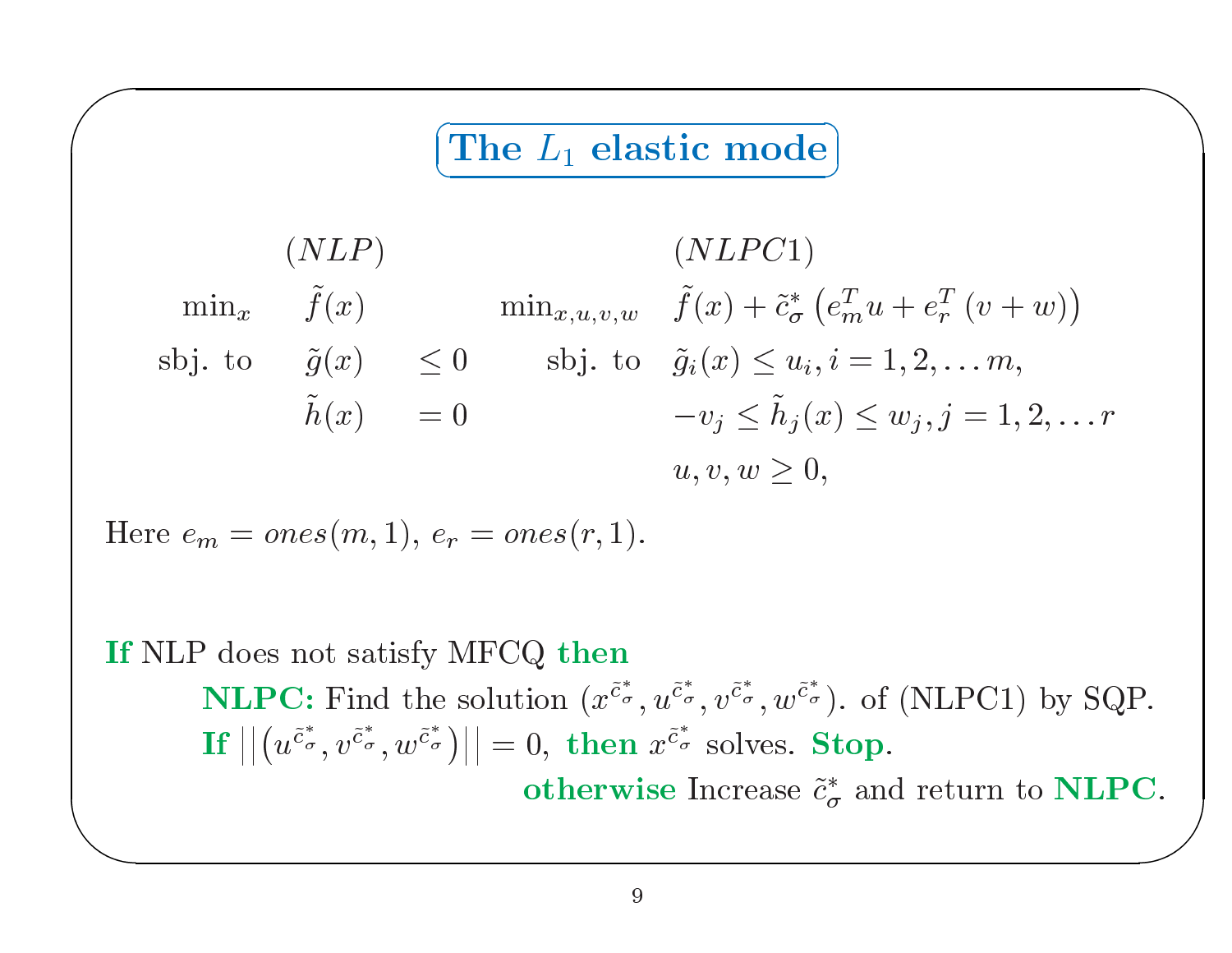## $\sqrt{2\pi}$   $\sqrt{2\pi}$   $\sqrt{2\pi}$   $\sqrt{2\pi}$   $\sqrt{2\pi}$   $\sqrt{2\pi}$   $\sqrt{2\pi}$   $\sqrt{2\pi}$   $\sqrt{2\pi}$   $\sqrt{2\pi}$   $\sqrt{2\pi}$   $\sqrt{2\pi}$   $\sqrt{2\pi}$   $\sqrt{2\pi}$   $\sqrt{2\pi}$   $\sqrt{2\pi}$   $\sqrt{2\pi}$   $\sqrt{2\pi}$   $\sqrt{2\pi}$   $\sqrt{2\pi}$   $\sqrt{2\pi}$   $\sqrt{2\pi}$  Z Τ

 $\bigwedge$ 

 $\bigvee$ 

- $\begin{aligned} \textbf{The } &\ L_1 \textbf{ elastic mode} \ \text{.} \end{aligned}$ • The method is initialized when MFCQ is detected not to hold when<br>
either<br>
- The multipliers are too large.<br>
- The linearized constraint set is infeasible.<br>
• Quodratic Growth + Nonempty Legrange Multiplier Set  $\rightarrow$ either
	- $\equiv$  The multipliers

 $\sqrt{2}$ 

- $\mathcal{L}^{\text{max}}_{\text{max}}$
- $-$  The multipliers are too large.<br> $-$  The linearized constraint set<br> $\mathbf Q$ uadratic Growth  $+$  Nonem - The linearized constraint set is infeasible.<br> **Quadratic Growth + Nonempty Lagra**<br>
the elastic mode stops with finite  $\tilde{c}^*_{\sigma}$ . • Quadratic Growth + Nonempty Lagrange Multiplier Set  $\Rightarrow$  the elastic mode stops with finite  $\tilde{c}^*_{\sigma}$ .<br>• SNOPT implements the  $L_1$  elastic mode. • Quadratic Growth  $+$ <br>the elastic mode stop<br>• SNOPT implements the the elastic mode stops with finite  $\tilde{c}_{\sigma}^*.$
- e elastic mode stops with finite  $\tilde{c}$ <br>NOPT implements the  $L_1$  elastic mode • SNOPT implements the  $L_1$  elastic mode.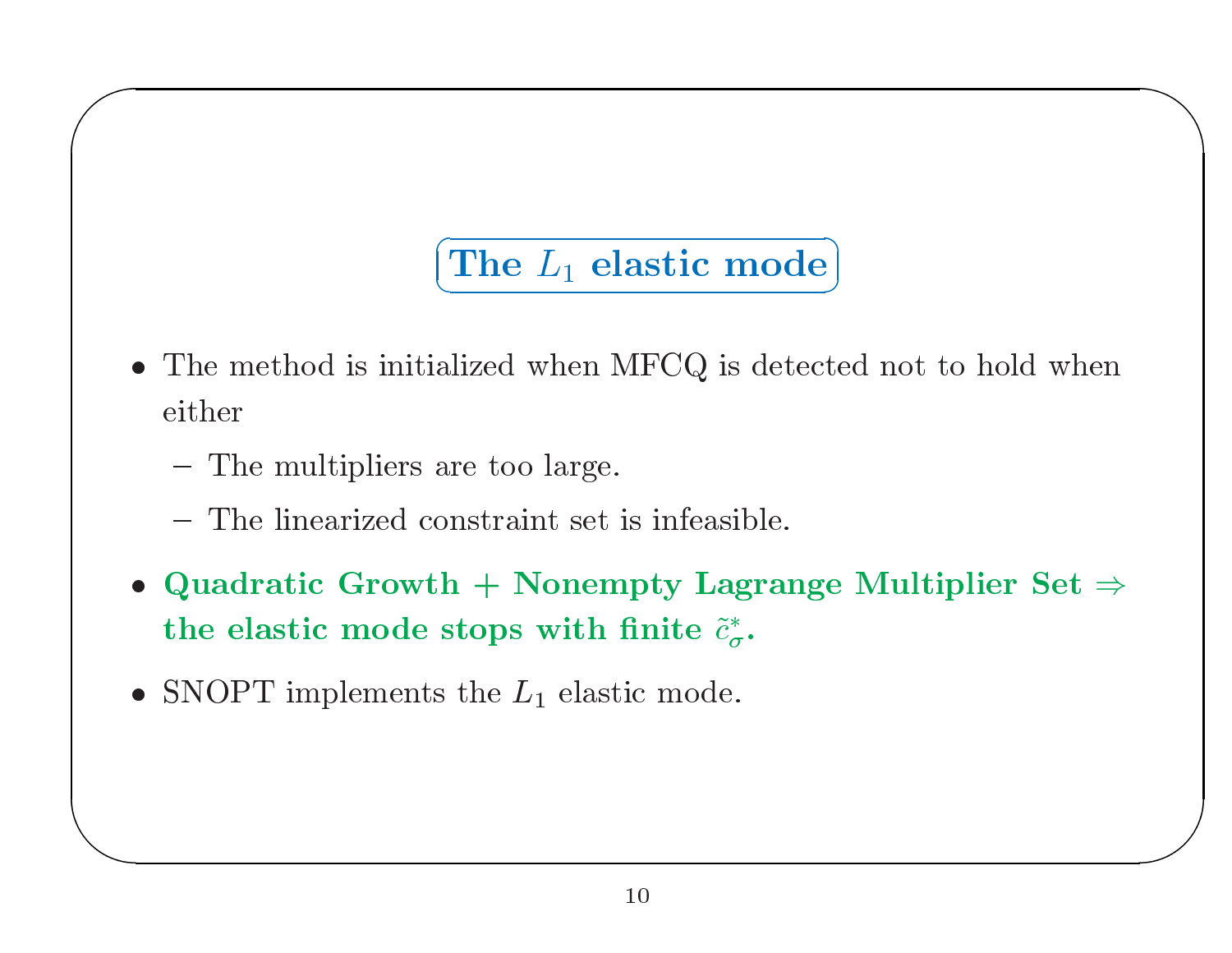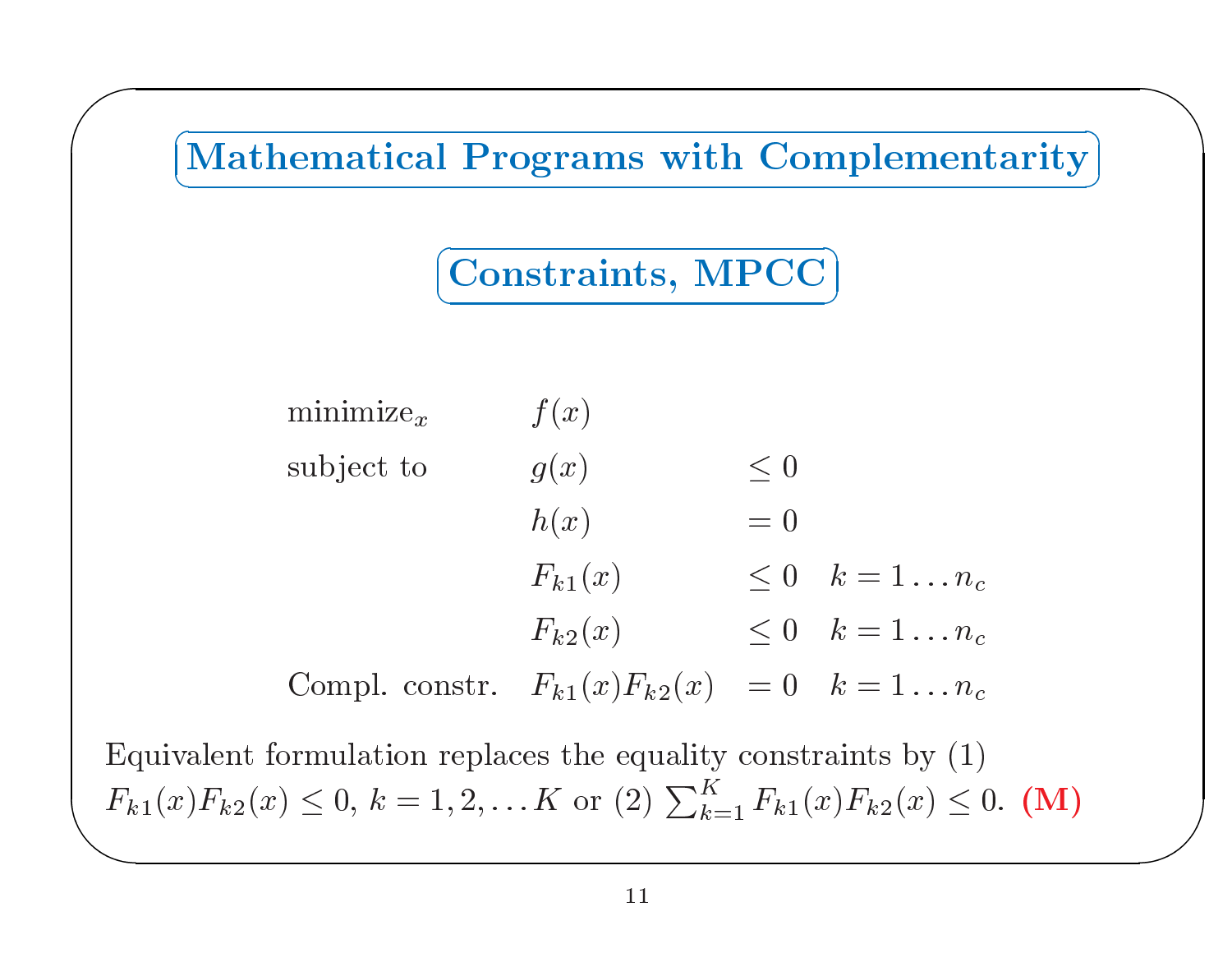# Z

 $\bigwedge$ 

Τ

 $\bigvee$ 

 $\sqrt{2}$ 

 $\setminus$ 

e to the complementarity constraints, MPCC<br>
er NLP connected to it can.<br> **NLP** Complementarity constraints are droppe<br>  $i \in A_c(x^*)$  constraints that are part of compl other NLP connected to it can.

(The Tightened Nonlinear Program at a solution  $x^*$ )<br>e to the complementarity constraints, MPCC cannot satisfy MFCQ. E<br>ner NLP connected to it can.<br>NLP Complementarity constraints are dropped and all active<br> $i \in A_c(x^*)$  co Due to the complementarity constraints, MPCC cannot satisfy MFCQ. But<br>other NLP connected to it can.<br>**TNLP** Complementarity constraints are dropped and all active<br> $F_{k,i} \in \mathcal{A}_c(x^*)$  constraints that are part of complemen  $P$  connected to it can.<br>Complementarity constraints<br> $\alpha(x^*)$  constraints that a<br>by equality constraints TNLP**P** Complementarity constraints are dropped and all active<br>  $\mathcal{A}_c(x^*)$  constraints that are part of complementarity pairs<br>
ced by equality constraints.<br>
(TNLP)  $\min_x f(x)$ <br>
subject to  $g(x) < 0$   $i = 1, 2, ..., n$  $F_{k\hspace{0.025cm},\hspace{0.025cm}i}$  $i \in$ <br>lac  $\in \mathcal{A}_c(x^*)$  constraints that are part of complementarity pairs are<br>aced by equality constraints.<br>(TNLP)  $\min_x$   $f(x)$ <br>subject to  $g_i(x) \leq 0$   $i = 1, 2, ..., n_i$ 

replaced by equality constraints.  
\n(TNLP) 
$$
\min_x f(x)
$$
  
\nsubject to  $g_i(x) \le 0 \quad i = 1, 2, ..., n_i$   
\n $h_j(x) = 0 \quad j = 1, 2, ..., n_e$   
\n $F_{\mathcal{A}_c}(x) = 0$   
\n12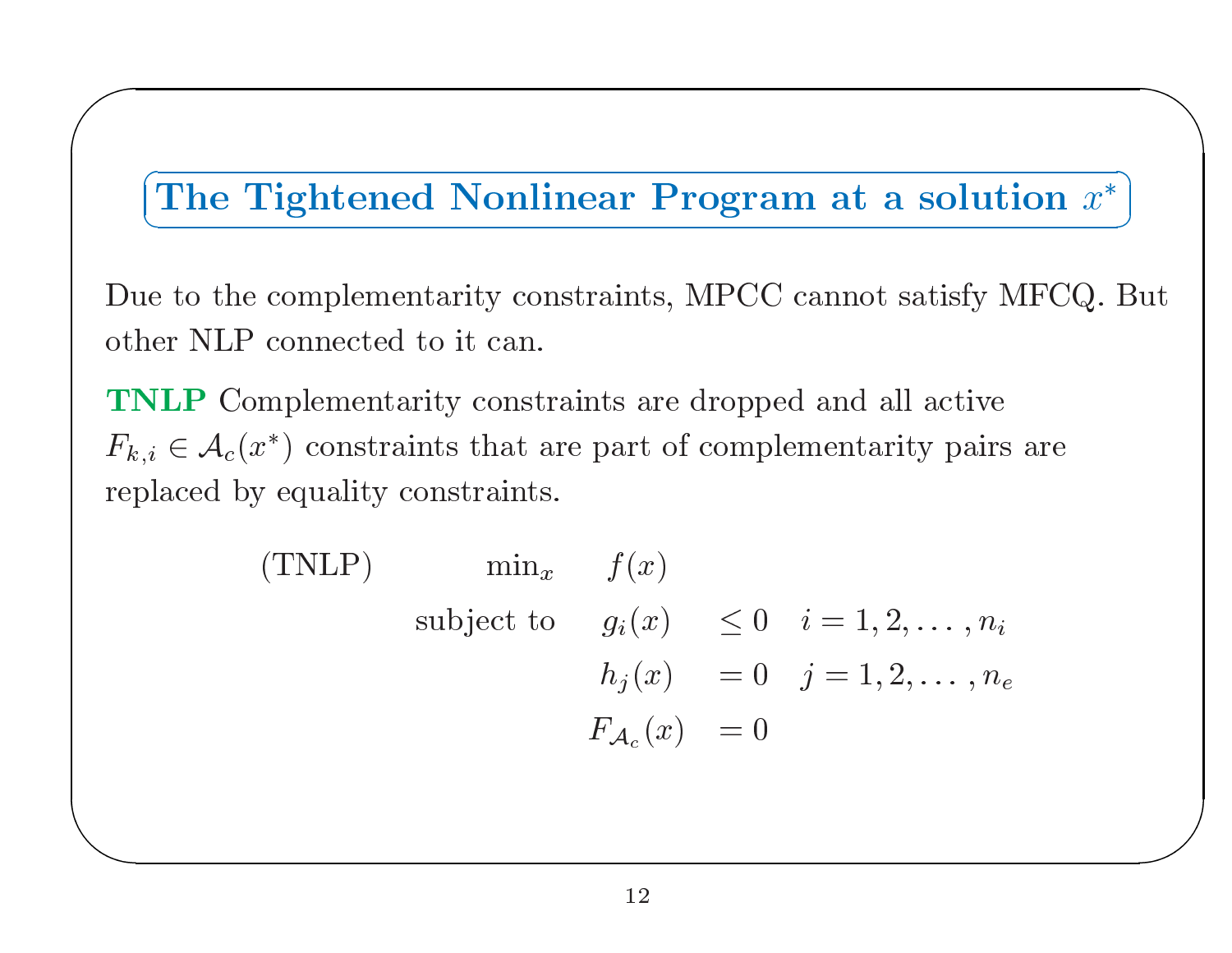# L Τ

 $\bigwedge$ 

 $\bigvee$ 

**Sufficient Conditions of KKT stationarity of MPCC**<br>ssume that the tightened nonlinear program TNLP satisfies the strict<br>angasarian-Fromovitz constraint qualification SMFCQ at a solution  $x^*$ <br>PCC, or<br> $\therefore \nabla_x F_A(x^*)$ , and Assume that the tightened nonlinear program TNLP satisfies the strict e that the tightened nonlinear program<br>sarian-Fromovitz constraint qualification<br>, or<br> $F_A(r^*)$  and  $\nabla h(r^*)$  are linearly index m TNLP satisfies the strict<br>
:ion SMFCQ at a solution *a*<br>
dependent.<br>  $p = 0, \nabla_x h^T(x^*)p = 0,$ Mangasarian-Fromovitz constraint qualification SMFCQ at a solution  $x^*$  of<br>MPCC, or<br>1.  $\nabla_x F_{\mathcal{A}_c}(x^*)$ , and  $\nabla_x h(x^*)$  are linearly independent.<br>2. There exists  $p \neq 0$  such that  $\nabla_x F_{\mathcal{A}_c}^T(x^*)p = 0$ ,  $\nabla_x h^T(x$ z constraint qualification SMFCQ $c_x h(x^*)$  are linearly independent.  $\rm MPC{,}$ 

1PCC, or $1.~~\nabla_x F_{\mathcal{A}_x}$ 

 $\sqrt{2}$ 

 $\setminus$ 

- Find  $\nabla_x F_{\mathcal{A}_c}(x^*)$ , and  $\nabla_x h(x^*)$  are linearly independent.<br>There exists  $p \neq 0$  such that  $\nabla_x F_{\mathcal{A}_c}^T(x^*)p = 0$ ,  $\nabla_x h$ <br> $\nabla_x g_i^T(x^*)p < 0$ , for  $i \in \mathcal{A}(x^*)$ . 2. There exists  $p \neq 0$  such that  $\nabla_x F_{\mathcal{A}_c}^T(x^*)p = 0$ ,  $\nabla_x h^T(x^*)p = 0$ ,<br>  $\nabla_x g_i^T(x^*)p < 0$ , for  $i \in \mathcal{A}(x^*)$ .<br>
3. The Lagrange multiplier set of TNLP at  $x^*$  has a unique element<br>
Then the Lagrange multiplier s e exists  $p \neq$ <br> $\int (x^*)p < 0,$ <br>Lagrange m  $\nabla_x g_i^T$
- $\frac{T}{i}(x^*)p$ <br>Lagrai 3.

 $p < 0, \text{ for } i \in \mathcal{A}(x^*).$ <br>
ange multiplier set of<br>
agrange multiplier<br>  $e$  will solve the gere The Lagrange multiplier set of TNLP at  $x^*$  has a unique element.<br>
The Lagrange multiplier set of MPCC is not empty. The<br>
satic mode will solve the generic MPCC with a finite penal<br>
rameter. Thenn the Lagrange multiplier set of MPCC is not empty. The<br>tic mode will solve the generic MPCC with a finite penalt:<br>ameter. elastic mode will solve the generic MPCC with a finite penalty<br>parameter.<br> $\overbrace{\hspace{2.5cm}}^{13}$ parameter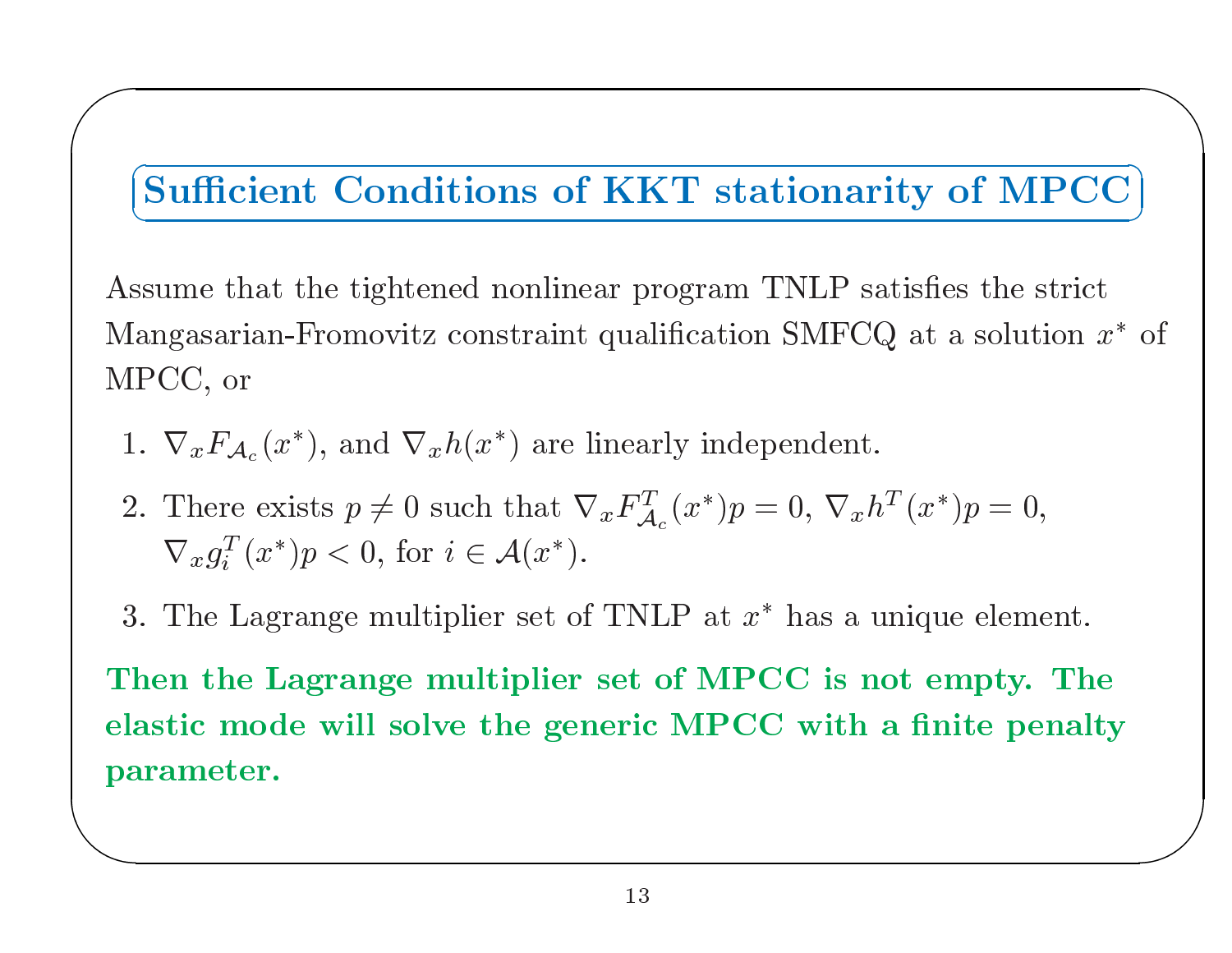### $\subset$ V  $\bigcap$ Τ

 $\bigwedge$ 

 $\bigvee$ 

 $\sqrt{2}$ 

| Problem        | $Var$ -Con-CC   | Value          | <b>Status</b> | Feval          | Elastic |
|----------------|-----------------|----------------|---------------|----------------|---------|
| gnash14        | $21 - 13 - 1$   | $-0.17904$     | Optimal       | 27             | Yes     |
| gnash15        | $21 - 13 - 1$   | $-354.699$     | Optimal       | 12             | None    |
| gnash16        | $21 - 13 - 1$   | $-241.441$     | Optimal       | $\overline{7}$ | None    |
| gnash17        | $21 - 13 - 1$   | $-90.7491$     | Optimal       | 9              | None    |
| gne            | $16-17-10$      | $\overline{0}$ | Optimal       | 10             | Yes     |
| $pack-rig1-8$  | $89 - 76 - 1$   | 0.721818       | Optimal       | 15             | None    |
| pack-rig1-16   | $401 - 326 - 1$ | 0.742102       | Optimal       | 21             | None    |
| $pack-rig1-32$ | 1697-1354-1     | 0.751564       | Optimal       | 19             | None    |

MINOS fails on half of these problems.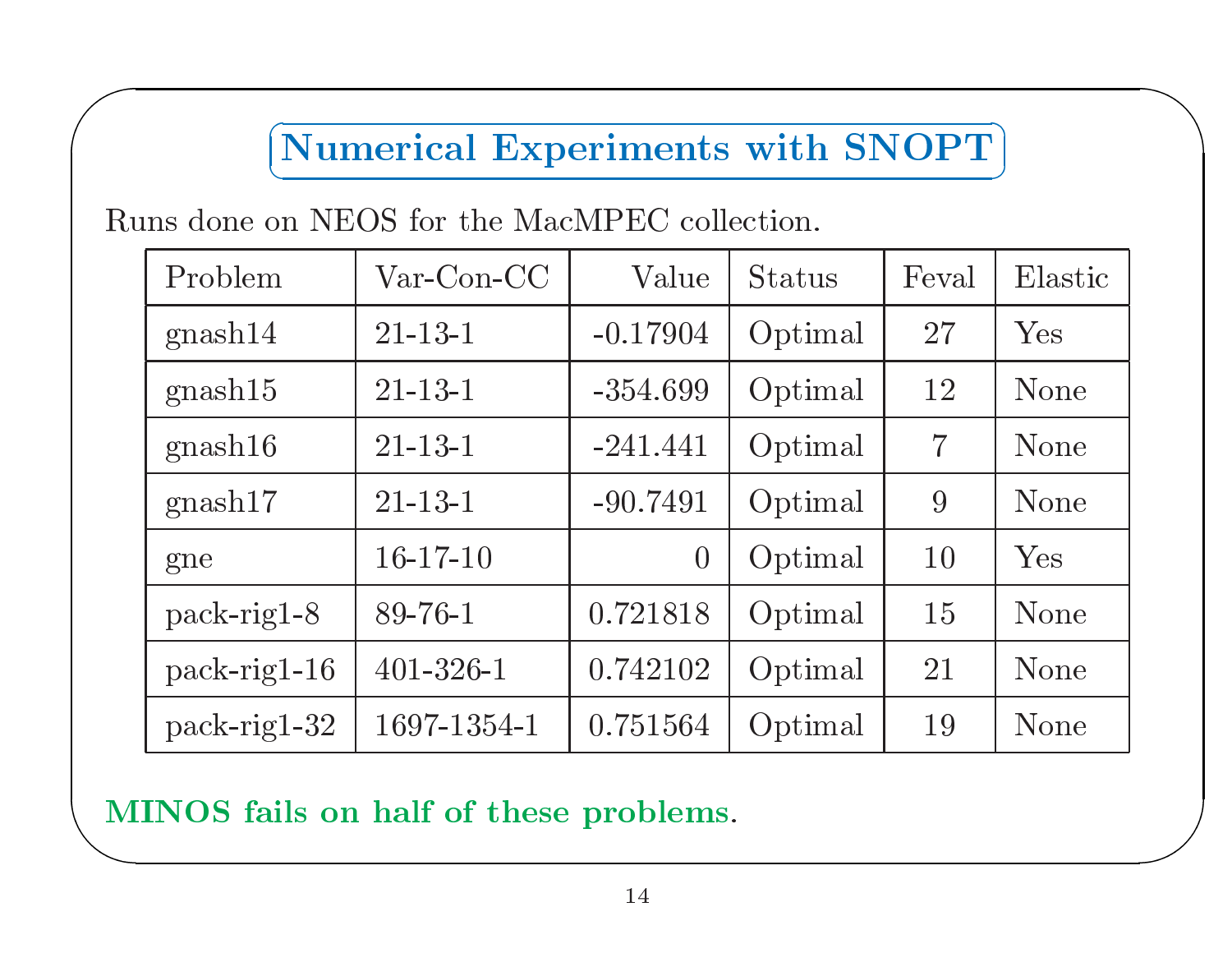# $\subset$ <u>C</u>

 $\bigwedge$ 

 $\sqrt{2}$ 

| Problem        | $Var$ -Con-CC   | Value          | Status      | Feval | Infeas            |
|----------------|-----------------|----------------|-------------|-------|-------------------|
| gnash14        | $21 - 13 - 1$   | $-0.17904$     | Optimal     | 80    | 0.0               |
| gnash15        | $21 - 13 - 1$   | $-354.699$     | Infeasible  | 236   | 7.1E0             |
| gnash16        | $21 - 13 - 1$   | $-241.441$     | Infeasible  | 272   | 1.0E1             |
| gnash17        | $21 - 13 - 1$   | $-90.7491$     | Infeasible  | 439   | 5.3E <sub>0</sub> |
| gne            | $16-17-10$      | $\overline{0}$ | Infeasible  | 259   | 2.6E1             |
| $pack-rig1-8$  | $89 - 76 - 1$   | 0.721818       | Optimal     | 220   | 0.0E0             |
| $pack-rig1-16$ | $401 - 326 - 1$ | 0.742102       | Optimal     | 1460  | 0.0E0             |
| $pack-rig1-32$ | 1697-1354-1     | N/A            | Interrupted | N/A   | N/A               |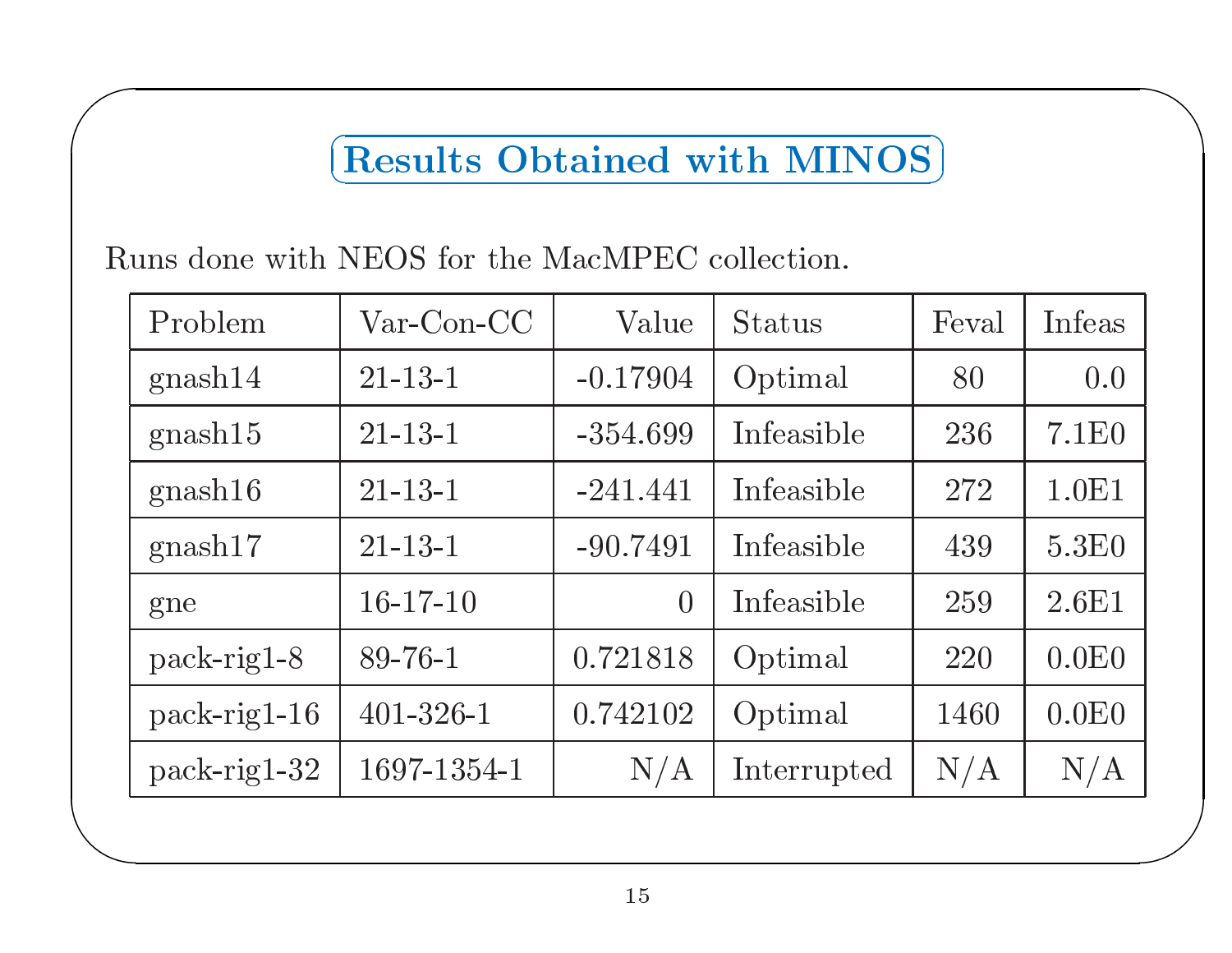

inequality.  $\overline{\phantom{a}}$  $w = 0$   $y^2 w \le 0$   $y^2 w$ <br>e is used to relax only the complementarity consible for MFCQ not holding. We can look at  $w =$ <br>is u<br>sible<br> $y, z \in$  $y^T w \leq 0$ <br>used to relax or<br>le for MFCQ no<br>as state variables  $w \leq \zeta$ <br>constraints,<br>at x as design<br>ational  $\rm The$ e elastic mode is used to relax only the complementarity constraints,<br>ich are responsible for MFCQ not holding. We can look at  $x$  as design<br>iables and  $y, w, z$  as state variables of a (parametric) variational<br>quality. which are responsible for MFCQ not holding. We can look at  $x$  as design variables and  $y, w, z$  as state variables of a (parametric) variational inequality. variables and  $y, w, z$  as state variables of a (parametric) variational<br>inequality.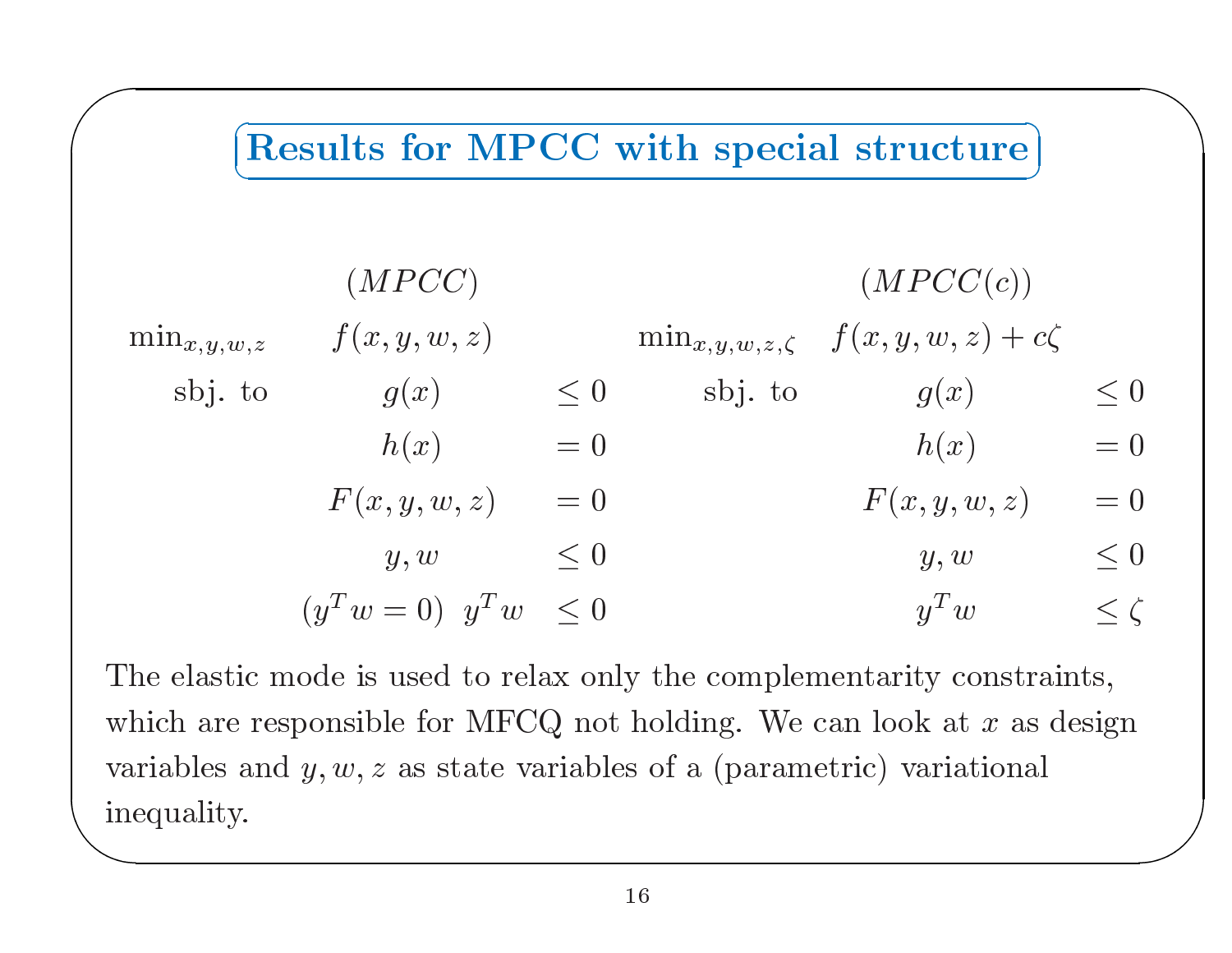# V Τ

 $\bigwedge$ 

 $\sqrt{2}$ 

\n- Assume that variational inequality satisfies mixed P property (LPR):
\n- $$
(\Delta y, \Delta w, \Delta z) \neq 0, \ \nabla_y F^T \Delta y + \nabla_w F^T \Delta w + \nabla_z F^T \Delta z = 0 \Rightarrow
$$
\n
$$
\exists i, \text{ such that } \Delta y_i \Delta w_i > 0.
$$
\n
\n- Assume that the  $x$  constraints satisfy MFCQ:
\n

- $(\Delta y, \Delta w, \Delta z) \neq 0$ ,  $\nabla_y F^T \Delta y + \nabla_w F^T \Delta w + \nabla_z F^T \Delta z = 0 \Rightarrow$ <br>  $\exists i$ , such that  $\Delta y_i \Delta w_i > 0$ .<br>
 Assume that the x constraints satisfy MFCQ:<br>  $\nabla h(x)$  is full rank and  $\exists u(x), \nabla_x h(x)^T u = 0$ ,  $g_i(x) \geq 0 \Rightarrow \nabla_x g_i(x)$ <br>
hen (  $\exists i, \text{ such}$   $\exists i, \text{ such}$ <br>• Assume that the  $x$  constraints satisfy MFCQ: Then (M)
	- $\nabla h(x)$  is full rank and  $\exists u(x), \nabla_x h(x)^T u = 0, g_i(x) \ge 0 \Rightarrow \nabla_x g_i(x)^T u < 0$ <br>
	in (M)<br>
	MPCC(c) satisfies MFCQ everywhere. An SQP with global<br>
	convergence (FilterSQP) will accumulate to a feasible<br>
	stationary point of MPCC(c).<br>  $\nabla h(x)$  is full rank and  $\exists u(x), \nabla_x h(x)^T u = 0, g_i(x) \ge 0 \Rightarrow$ <br>
	n (M)<br>
	MPCC(c) satisfies MFCQ everywhere. An SQP with gloconvergence (FilterSQP) will accumulate to a feasi<br>
	stationary point of MPCC(c).  $\bullet$ • MPCC(c) satisfies MFCQ<br>convergence (FilterSQ)<br>stationary point of MI  $\begin{split} & \text{Q everywhere. An SQP with global} \ & \text{QP) will accumulate to a feasible} \ & \text{IPCC(c)}. \ & \text{S in the image:} \ & \text{S in the image:} \ & \text{S in the image:} \ & \text{S in the image:} \ & \text{S in the image:} \ & \text{S in the image:} \ & \text{S in the image:} \ & \text{S in the image:} \ & \text{S in the image:} \ & \text{S in the image:} \ & \text{S in the image:} \ & \text{S in the image:} \ & \text{S in the image:} \ & \text{S in the image:} \ & \text{S in the image:} \ & \text{S in the image:} \ & \text$ convergence (FilterSQP) will accumulate to a feasible stationary point of  $\mathrm{MPCC}(\mathrm{c})$ .
- $\setminus$  $\left( \begin{array}{c} 0 \ \end{array} \right)$ e (FilterSQP) will accumulate to a feasible<br>point of MPCC(c).<br>ulation point of stationary points  $(x(c), y(c), w$ <br>as  $c \to \infty$  is a feasible (stationary) point of y point of MPCC(c)<br>umulation point of sta<br>c) as  $c \rightarrow \infty$  is a feasi • Any<br>of M y accumulation point of stationary points  $(x(c), y(c), w(c), z(c))$ <br>MPCC(c) as  $c \to \infty$  is a feasible (stationary) point of MPCC<br>17 of MPCC(c) as  $c \to \infty$  is a feasible (stationary) point of MPCC.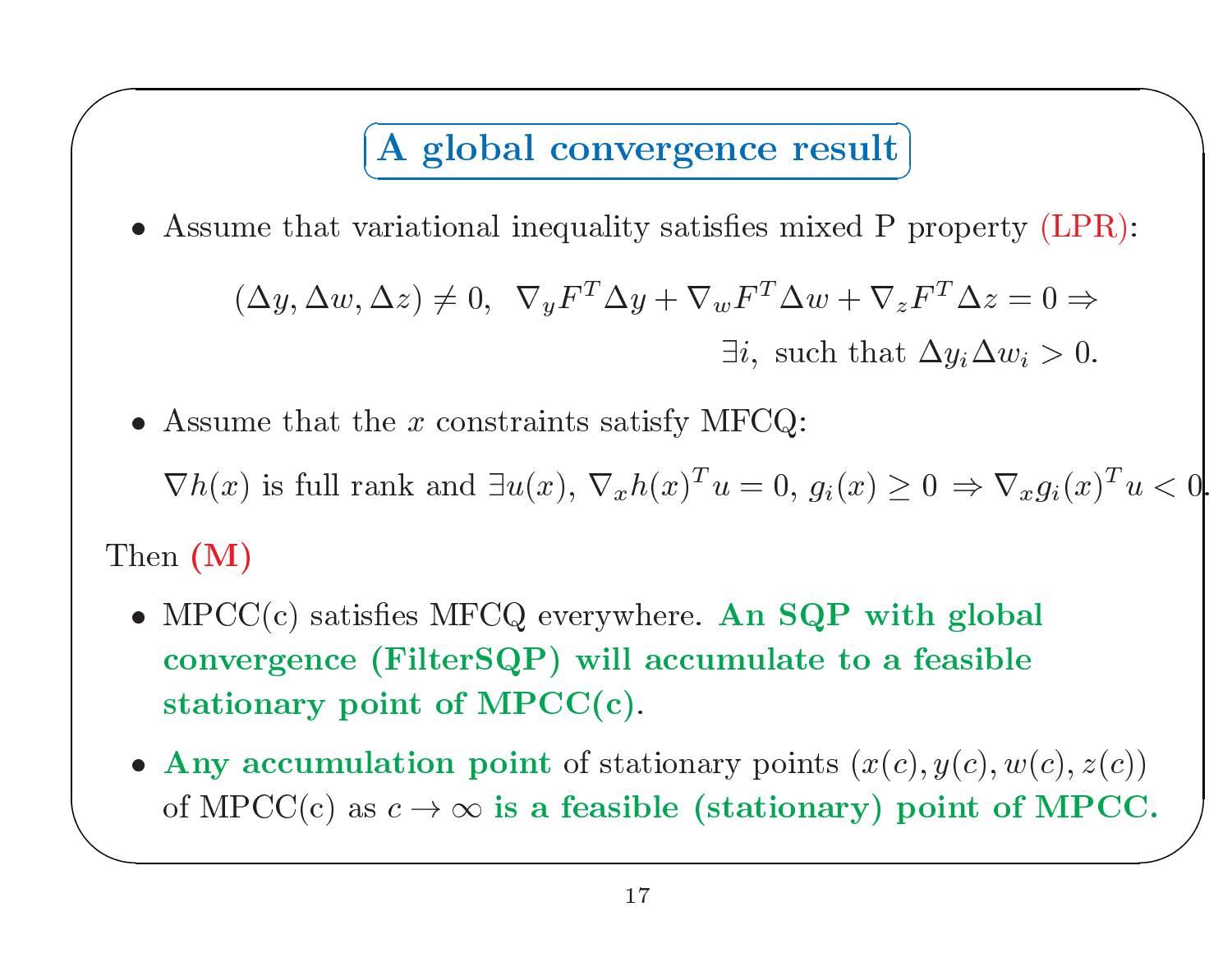# $\sqrt{1 + 1}$  $\setminus$ Τ

 $\bigwedge$ 

 $\overline{\phantom{a}}$ 

What requires c to be large?<br>
tationary point  $x^*$  of general MPCC, wi $= 0, F_{k,2}(x^*) < 0, \forall k.$ r a KKT $e \mathrel{F_{k,1}(x^*}$ 

Consider a KKT stationary point 
$$
x^*
$$
 of general MPCC, where for simplicity  
\nI assume  $F_{k,1}(x^*) = 0$ ,  $F_{k,2}(x^*) < 0$ ,  $\forall k$ .  
\n
$$
\nabla_x f(x^*) + \nabla_x g(x^*) \mu + \nabla_x h(x^*) \lambda + \sum_{k=1}^K \nabla_x F_{k,1}(x^*) \overbrace{(\eta_k + \theta_k F_{k,2}(x^*))}^{\tilde{\eta}_k} = 0
$$
\n
$$
(\mu, \lambda, \tilde{\eta}) \text{ and } (\mu, \lambda, \eta, \theta) \text{ are Lagrange multipliers of TNLP and MPCC respectively. Assume that}
$$
\n•  $\nabla_x g_{\mathcal{A}}(x^*)$ ,  $\nabla_x h(x^*)$ ,  $\nabla_x F_{k,1}(x^*)$ ,  $\forall k$  and  $\nabla_x F_{1,2}(x^*)$  are linearly

+  $\nabla_x g(x^*)\mu + \nabla_x h(x^*)\lambda + \sum_{k=1} \nabla_x F_{k,1}(x^*) \left( \eta_k + \theta_k F_k \right)$ <br>
nd  $(\mu, \lambda, \eta, \theta)$  are Lagrange multipliers of TNLP and  $\Lambda$ <br>
ky. Assume that<br>  $(x^*), \nabla_x h(x^*), \nabla_x F_{k,1}(x^*)$ ,  $\forall k$  and  $\nabla_x F_{1,2}(x^*)$  are lin  $(\mu, \lambda, \tilde{\eta}) \text{ and } (\mu, \lambda, \eta, \theta)$ <br>respectively. Assume t ) are<br>that<br>\*)  $\nabla$  $\rm respectively.$ 

- d  $(\mu, \lambda, \eta, \theta)$  are Lagrange multipliers of TNLP and MPCC<br>y. Assume that<br> $x^*$ ),  $\nabla_x h(x^*)$ ,  $\nabla_x F_{k,1}(x^*)$ ,  $\forall k$  and  $\nabla_x F_{1,2}(x^*)$  are linearly<br>ndent. . Assume that  $(x^*), \nabla_x h(x^*),$  dent. •  $\nabla_x g_{\mathcal{A}}(x^*), \nabla_x h(x^*), \nabla_x F_{k,1}(x^*), \forall k \text{ and } \nabla_x F_{1,2}(x^*)$ <br>independent. •  $\nabla_x g_{\mathcal{A}}(x^*)$ ,  $\nabla_x h(x^*)$ ,  $\nabla_x F_{k,1}(x^*)$ ,  $\nabla k$  and  $\nabla_x F_{1,2}(x^*)$  are linearly<br>independent.<br>•  $F_{1,2}(x^*) < 0$ ,  $F_{1,2}(x^*) \approx 0$  (almost degeneracy), and  $F_{k,2}(x^*) = -$ <br>for  $k > 2$ . independent
- $F_{1,2}(x^*) < 0$ ,  $F_{1,2}(x^*) \approx 0$  (almost degeneracy), and  $F_{k,2}(x^*) = -O(1)$ ,<br>for  $k \ge 2$ .<br>learly,  $||\mu, \lambda, \tilde{\eta}|| = O(\nabla f(x^*))$ , from LI assumption.<br>18 •  $F_{1,2}(x^*) < 0, F_{1,1}$ <br>for  $k \ge 2$ .<br>learly,  $||\mu, \lambda, \tilde{\eta}|| =$  $\overline{a}$ for  $k \geq 2$ .

 $\begin{pmatrix} 1 \\ 1 \end{pmatrix}$ r  $k \geq 2$ .<br>  $\frac{dy}{dx}$ ,  $\frac{dy}{dx}$ . Clearly,  $||\mu, \lambda, \tilde{\eta}|| = O(\nabla f(x^*)),$  from  $\frac{1}{18}$  m LI assumption.

 $\sqrt{2}$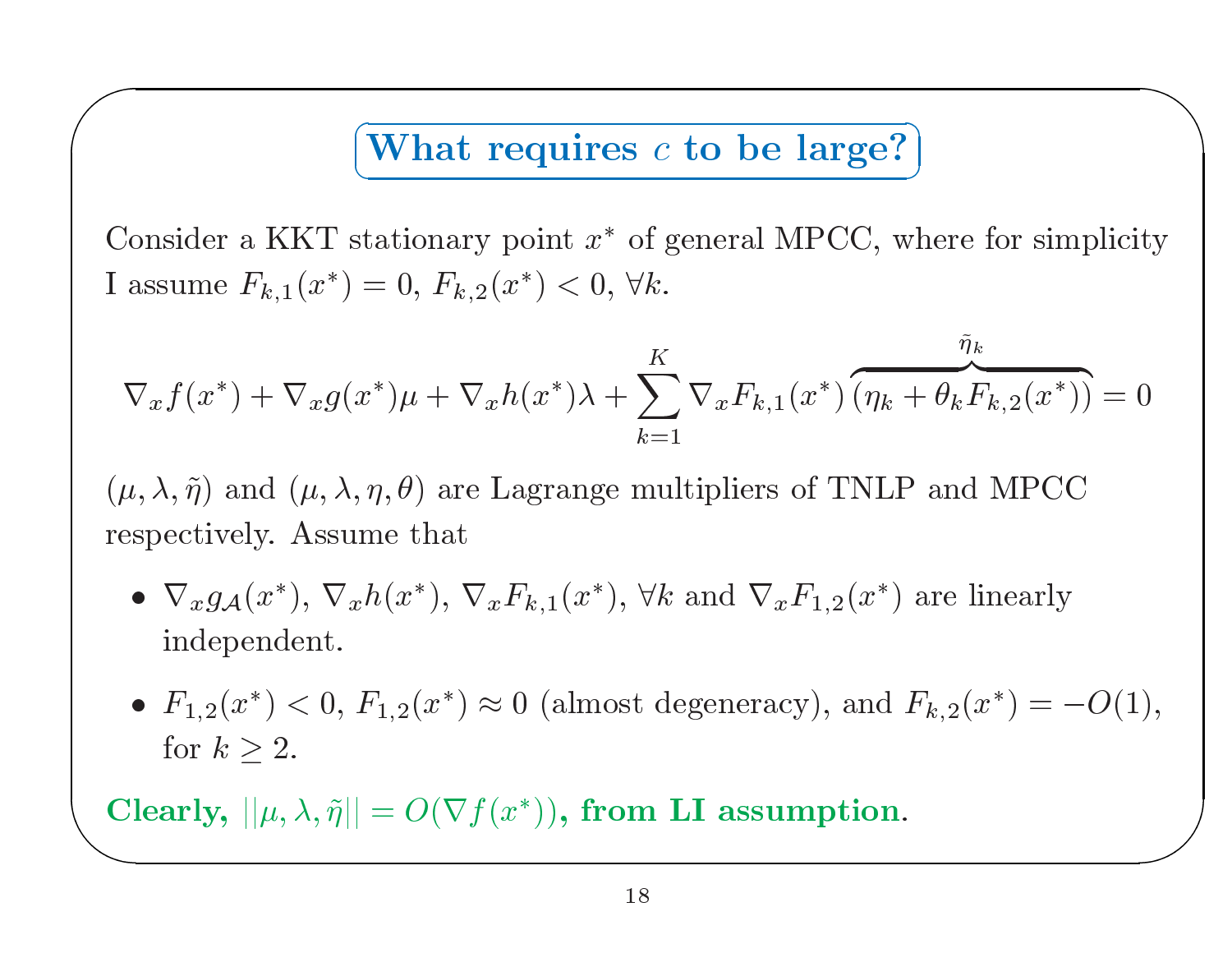### سم L ヽ Τ

 $\bigwedge$ 

 $\overline{\phantom{a}}$ 

**What requires c to be large (continued)?**<br>ts  $\tilde{x}$  feasible such that  $F_{k,1}(\tilde{x}) = 0$ ,  $F_{1,2}(\tilde{x}) = 0$ ,<br> $O(-F_{k,2}(x^*))$ .  $\begin{split} & \textbf{requires c to be large (continued)}? \ \text{ible such that } & F_{k,1}(\tilde{x})=0, \, F_{1,2}(\tilde{x})=0, \ & \Omega_{2}(x^{\ast})). \ & \eta=\tilde{\eta}, \, c\geq ||(\mu,\lambda,\eta,\theta)||_{\infty}=||(\mu,\lambda,\tilde{\eta})||_{\infty}=O(\nabla_{\theta} \end{split}$ There exists  $\tilde{x}$  feasible such that  $F_{k,1}(\tilde{x}) = 0, F_{1,2}(\tilde{x})$  $||x-\tilde{x}|| = O(-F_{k,2}(x^*)).$ 

 $\sqrt{2}$ 

- c is s There exists  $\tilde{x}$  feasible such that  $F_{k,1}(\tilde{x}) = 0$ ,  $F_{1,2}(\tilde{x}) = 0$ ,<br>  $x - \tilde{x}|| = O(-F_{k,2}(x^*))$ .<br>
• If  $\tilde{\eta} \ge 0$ , then  $\eta = \tilde{\eta}$ ,  $c \ge ||(\mu, \lambda, \eta, \theta)||_{\infty} = ||(\mu, \lambda, \tilde{\eta})||_{c}$ <br>
c is small. • If  $\tilde{n} > 0$ , then  $n = \tilde{n}$  $c \ge ||(\mu, \lambda, \eta, \theta)||_{\infty} = ||(\mu, \lambda, \tilde{\eta})||_{\infty}$
- $|x \tilde{x}|| = O(-F_{k,2}(x^*)).$ <br>
 If  $\tilde{\eta} \ge 0$ , then  $\eta = \tilde{\eta}$ ,  $c \ge ||(\mu, \lambda, \eta, \theta)||_{\infty} = ||(\mu, \lambda, \tilde{\eta})||_{\infty} = O(\nabla f(x^*)).$ <br>
c is small.<br>
 If  $\tilde{\eta}_1 < 0$ , then  $\theta_1 = \frac{\tilde{\eta}_1}{F_{k,1}(x^*)}$ . Since  $c > \theta_1$ , c may be very large a c is small. $\text{If } \tilde{\eta}_1 < 0, \text{ t}$ although • If  $\tilde{\eta}_1 < 0$ , then  $\theta_1 = \frac{\tilde{\eta}_1}{F_{k,1}(x^*)}$ . Since  $c > \theta_1$ , c may be very large although the problem is well conditioned (though close to complementary degeneracy). although the problem is well conditioned (though close to complementary degeneracy).<br>  $\frac{19}{19}$ complementary degeneracy).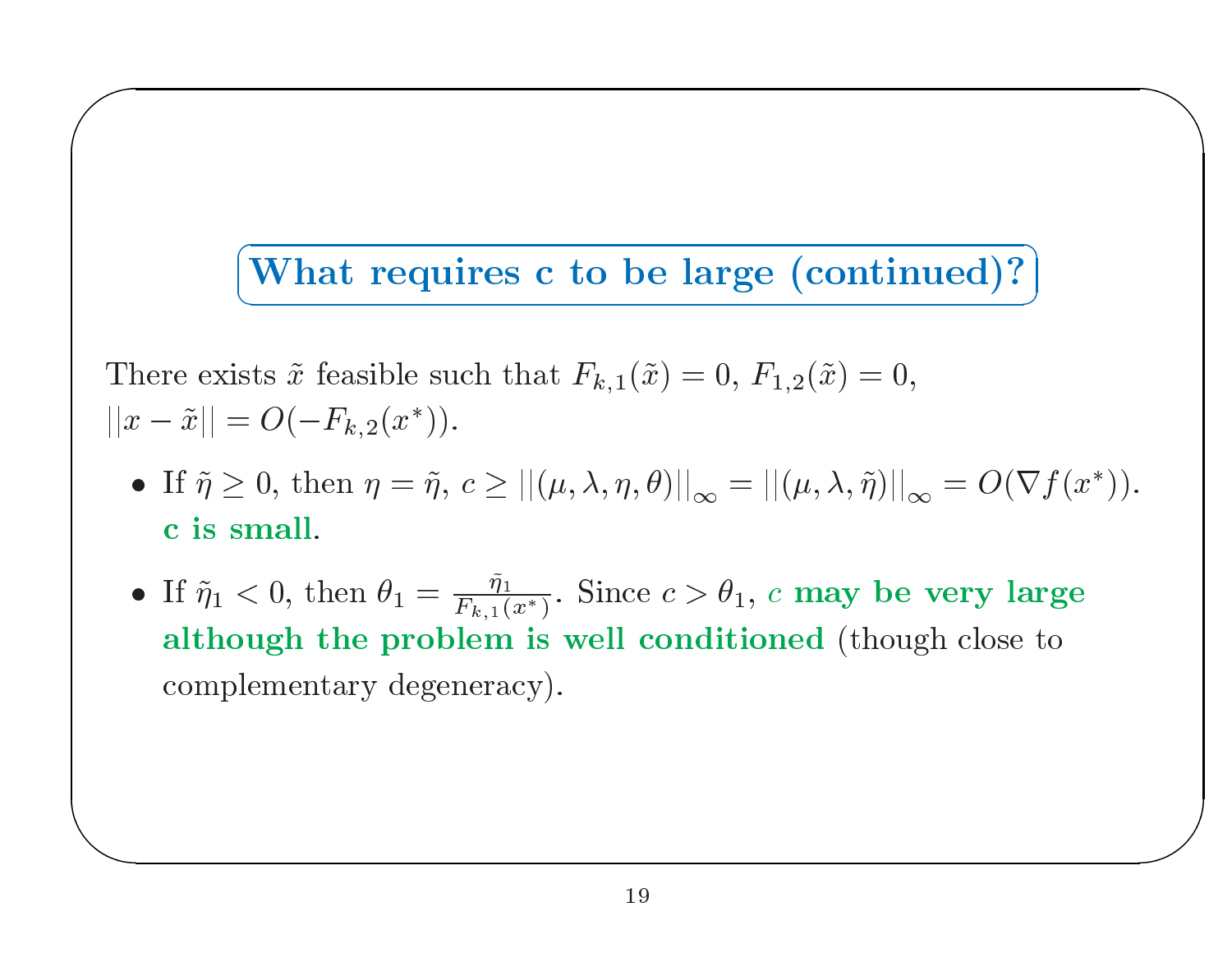# $\sqrt{2\pi r}$ V Τ

 $\bigwedge$ 

 $\overline{\phantom{a}}$ 

**What requires c large (continued)?**<br>the last case, there exists a feasible direction  $u$ ,<br> $f(\tilde{x})^T u = \tilde{\eta}_1 + O(||x - \tilde{x}||) < 0$ . Then<br>a local minimum of MPCC in some neighborho However, in the last case, there exists a feasible direction u,  $||u|| = 1$ , from<br>  $\tilde{x}$  such that  $\nabla f(\tilde{x})^T u = \tilde{\eta}_1 + O(||x - \tilde{x}||) < 0$ . Then<br>
•  $x^*$  will be a local minimum of MPCC in some neighborhood.<br>
• However, in s  $\lim_{\mathrm{at}}$  $\tilde{x}$  such that  $\nabla f(\tilde{x})^T u = \tilde{\eta}_1 + O(||x - \tilde{x}||)$ <br>
•  $x^*$  will be a local minimum of MPC(<br>
• However, in some larger neighborhood

 $\begin{aligned} \n\mu u &= \eta_1 + O(||x - \tilde{x}||) < \n\text{cal minimum of MPC in the image.} \n\end{aligned}$  $\bullet$ 

 $\sqrt{2}$ 

 $\setminus$ 

such that  $\nabla f(\tilde{x})^T u = \tilde{\eta}_1 + O(||x - \tilde{x}||) < 0$ . Then<br>
•  $x^*$  will be a local minimum of MPCC in some neighborhood.<br>
• However, in some larger neighborhood of radius  $O(-F_{k,2}(x^*)$ <br>
will be feasible points of lower value • However, in some larger neighborhood of radius  $O(-F_{k,2}(x^*))$  there<br>will be feasible points of lower value then  $x^*$ !<br> $f(\tilde{x} + tu) - f(x^*) = f(\tilde{x} + tu) - f(\tilde{x}) + f(\tilde{x}) - f(x^*) \le$ 

will be feasible points of lower value then 
$$
x^*
$$
!  
\n
$$
f(\tilde{x} + tu) - f(x^*) = f(\tilde{x} + tu) - f(\tilde{x}) + f(\tilde{x}) - f(x^*) \le
$$
\n
$$
t\tilde{\eta}_1 + O(||\tilde{x} - x||) + O(t^2 + ||\tilde{x} - x||^2) < 0,
$$
\nwhen  $-F_{k,1}(x^*)$  small and  $t$  sufficiently large. Such minima a interesting, thus one should avoid, increasing  $c$  aggressive

 $\tilde{p}_1 + O(||\tilde{x})$ <br>small and<br>us one si  $\frac{1}{x}$  =  $\begin{aligned} \mathcal{L} & = x \vert \vert \big) + O(t^2 + \vert \vert \tilde{x} \vert) \ & t \text{ sufficiently large} \ \mathbf{u} & = \mathbf{v} \end{aligned}$  $x =$ se.  $\left| -x\right| ^{2}) < 0,$ . Such mir<br>easing  $c$  ag when  $-F_{k,1}(x^*)$  small and t sufficiently large. Such minima are not<br>interesting, thus one should avoid, increasing c aggresively!  $r =$  $\mu$ ) small and  $t$  sufficiently large. Such hus one should avoid, increasing  $\begin{CD} \text{interesting, thus one should avoid, increasing } c \text{ aggregatesively!} \ \end{CD}$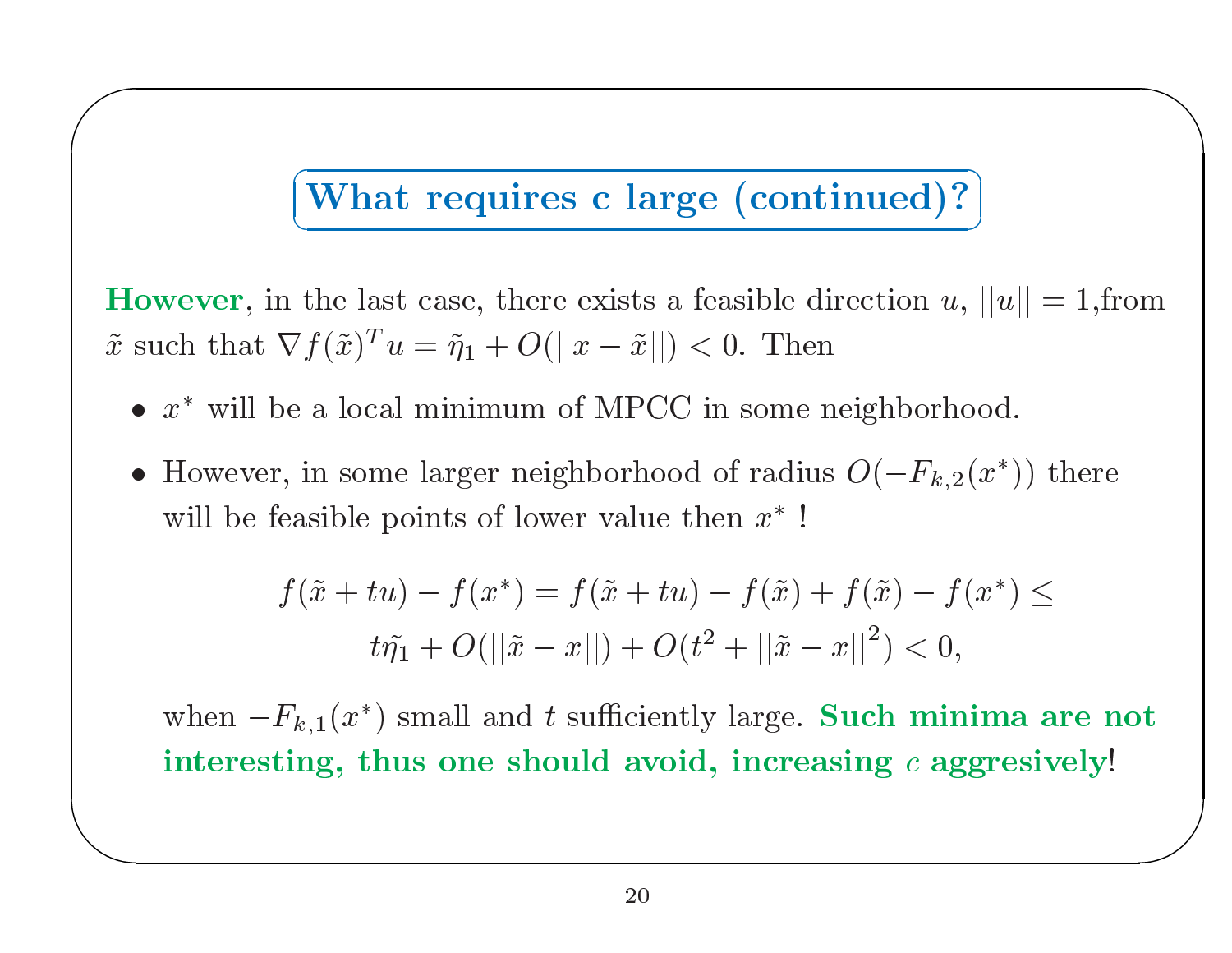### C V ヽ Τ

 $\bigwedge$ 

 $\overline{\phantom{a}}$ 

$$
\begin{array}{rcl}\n\textbf{(example)}\\ \n\text{min} & y\\ \n\text{subject to} & F_1(x, y) = y - x^2 & \leq & 0\\ \n& F_2(x, y) = y + 1 - \epsilon - (x - 1)^2 & \leq & 0\\ \n& F_1(x, y)F_2(x, y) & = & 0\\ \n\text{nima: (0, 0) and (1, } \epsilon - 1). \text{ Choose } \epsilon = 0.1.\\ \n\text{point } (-0.01, 0.0001). \text{ General elastic mode with } c \n\end{array}
$$

 $F_1(x, y)F_2(x, y)$  = and  $(1, \epsilon - 1)$ . Choose  $\epsilon = 0.1$ .  $\bullet$ 

 $\sqrt{2}$ 

- $F_1(x, y)F_2(x, y) = 0$ <br>
 Local minima: (0,0) and (1, $\epsilon 1$ ). Choose  $\epsilon = 0.1$ .<br>
 Starting point (-0.01,0.0001). General elastic mode with dependency to (0,0).<br>
 Starting point (-0.01,0.0001). General elastic mode with de converges to  $(0,0)$ .
- Starting point  $(-0.01, 0.0001)$ . General elastic mode with  $c = 1000$  converges to  $(0, 0)$ .<br>• Starting point  $(-0.01, 0.0001)$ . General elastic mode with  $c = 10$  converges to  $(1, \epsilon 1)$ . • Starting point  $(-0.01, 0.0001)$ . General elastic mode with  $c =$ <br>converges to  $(0, 0)$ .<br>• Starting point  $(-0.01, 0.0001)$ . General elastic mode with  $c =$ <br>converges to  $(1, \epsilon - 1)$ . • Starting point  $(-0.01, 0.0001)$ . General elastic mode with  $c = 10$  converges to  $(1, \epsilon - 1)$ . converges to  $(1, \epsilon - 1)$ .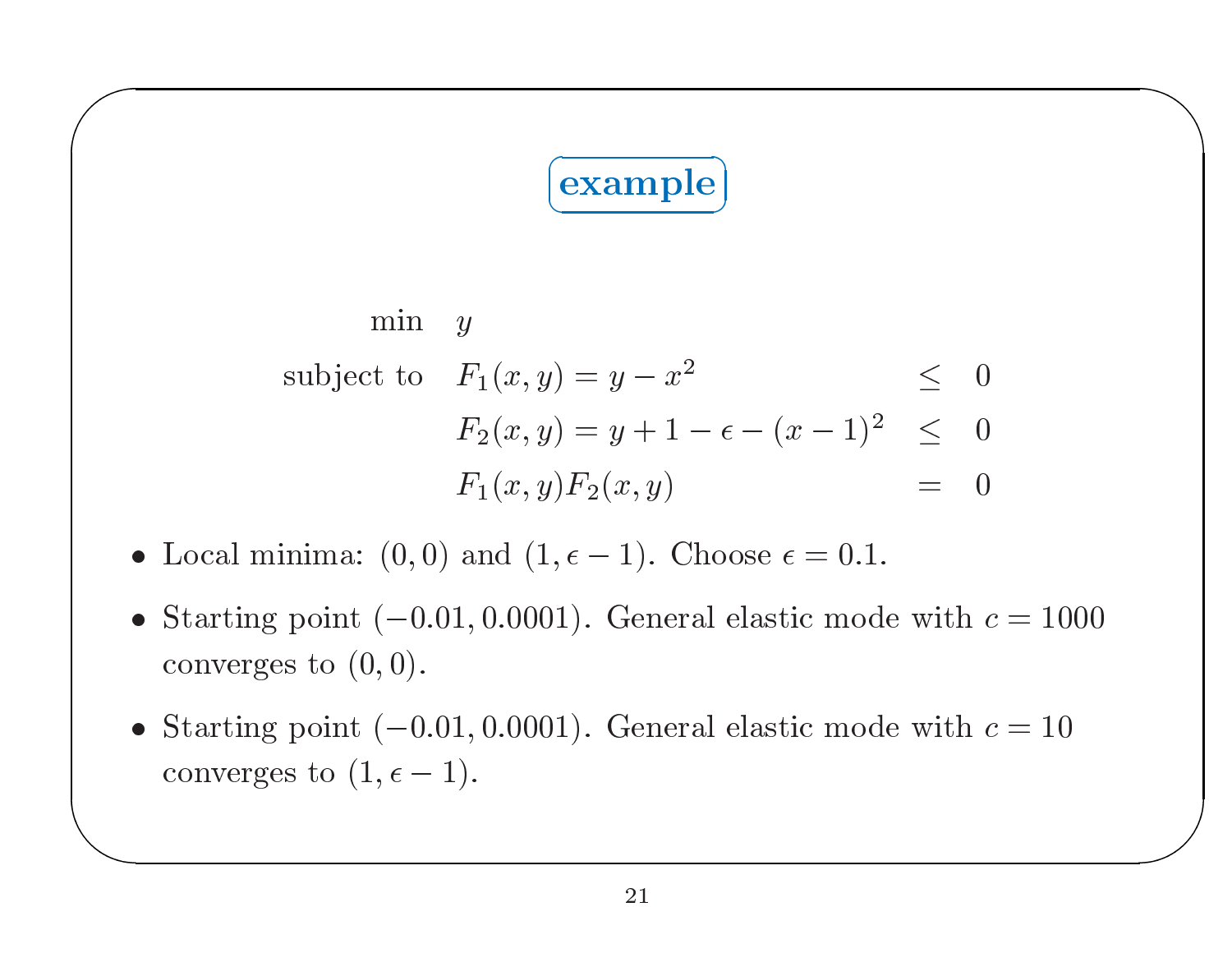